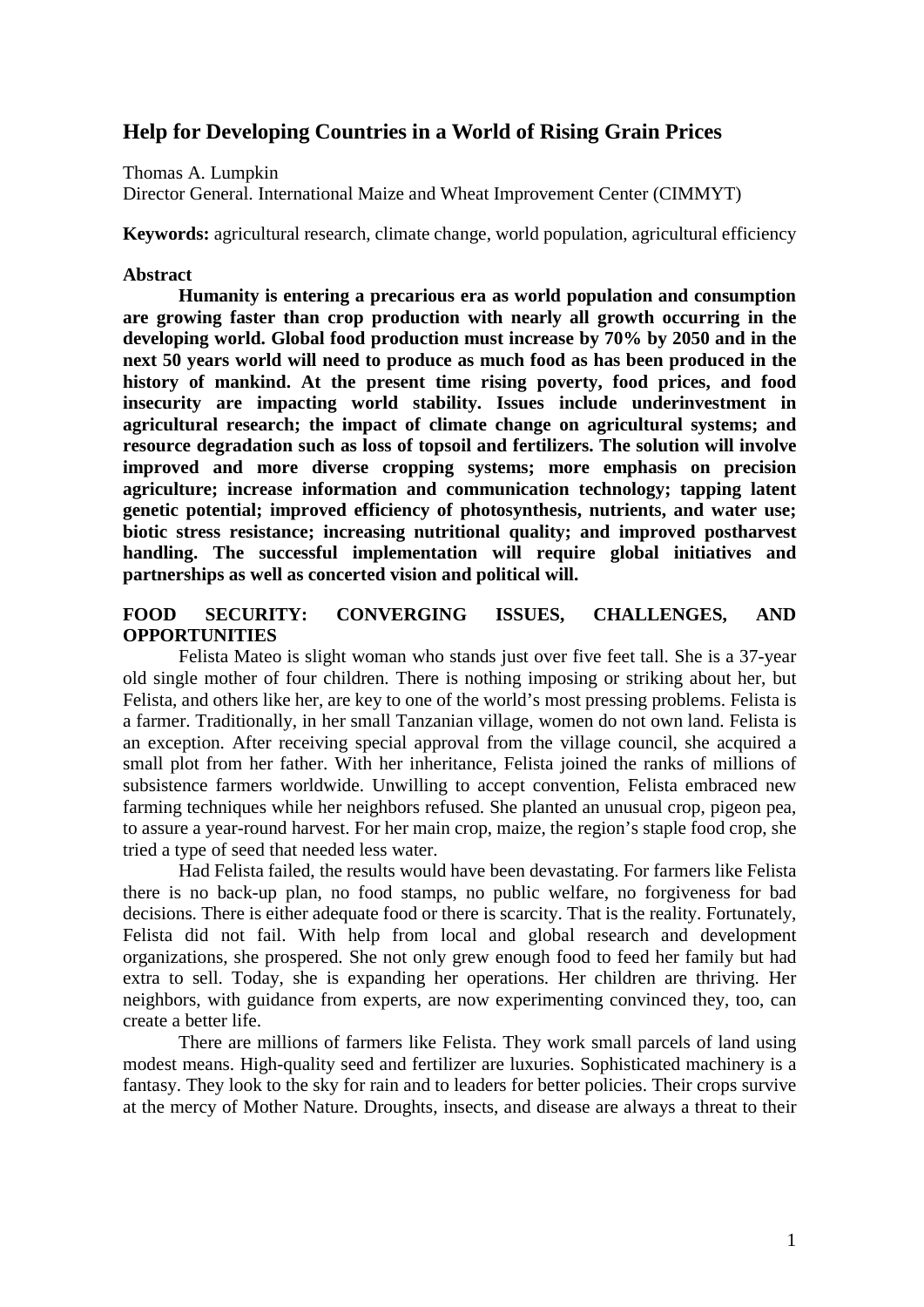food security. Despite their impressive work ethic, these farmers are among the most vulnerable poor in the world. Many are hungry, and getting hungrier.

Humanity is entering a precarious era. Between 1975 and 1985 the world production of maize, wheat, and rice grew more than twice as fast as population. During the Green Revolution that swept across Asia, India's wheat harvest doubled in just four years. Schools were temporarily closed to store the excess grain. The world may never see anything so dramatic again.

Today, the opposite dynamic is at work. World population and consumption rates are growing faster than crop production. By 2050, the world will increase to more than 9 billion people. Nearly all the growth will happen in the developing world. The largest generation in the history of the Earth is coming of age today. Half the world is less than 30 years old. The challenge is to feed their children and their children's children. This implies increasing global food production by 70% by 2050. In the next 50 years the world will need to produce as much food as has been produced in the history of mankind.

#### **POPULATION GROWTH AND GROWING AFFLUENCE**

Based on the report by the UN Food and Agriculture Organization (FAO, 2009) the world's population will reach 9.1 billion in 2050, 34% more than today. Nearly all of this population increase will occur in developing countries. Those countries are also home to the poorest and most vulnerable people, in terms of lacking resilience to shocks like sudden increases in food prices (Fig. 1; Bassett and Winter-Nelson, 2010).

In countries like China and India, rising incomes and urbanization are causing major shifts in diets (Gulati and Dixon, 2009). The growing middle class is substituting eggs, dairy products, and chicken for rice and wheat. The increase in maize demand will be acute in Asia—an 87% rise from 162 million tonnes in 1995 to 303 million tonnes in 2020. Nor can the demand for maize as food be dismissed. Rapid population growth on ever-shrinking plots in Asia, and persistent poverty in areas where the high-yielding maize is an important staple for the poor (especially parts of South Asia), will continue to exert an upward pressure on food maize demand.



Fig. 1. Despite progress, hundreds of millions in developing countries still suffer from poverty and vulnerability to shocks like sudden increases in food prices.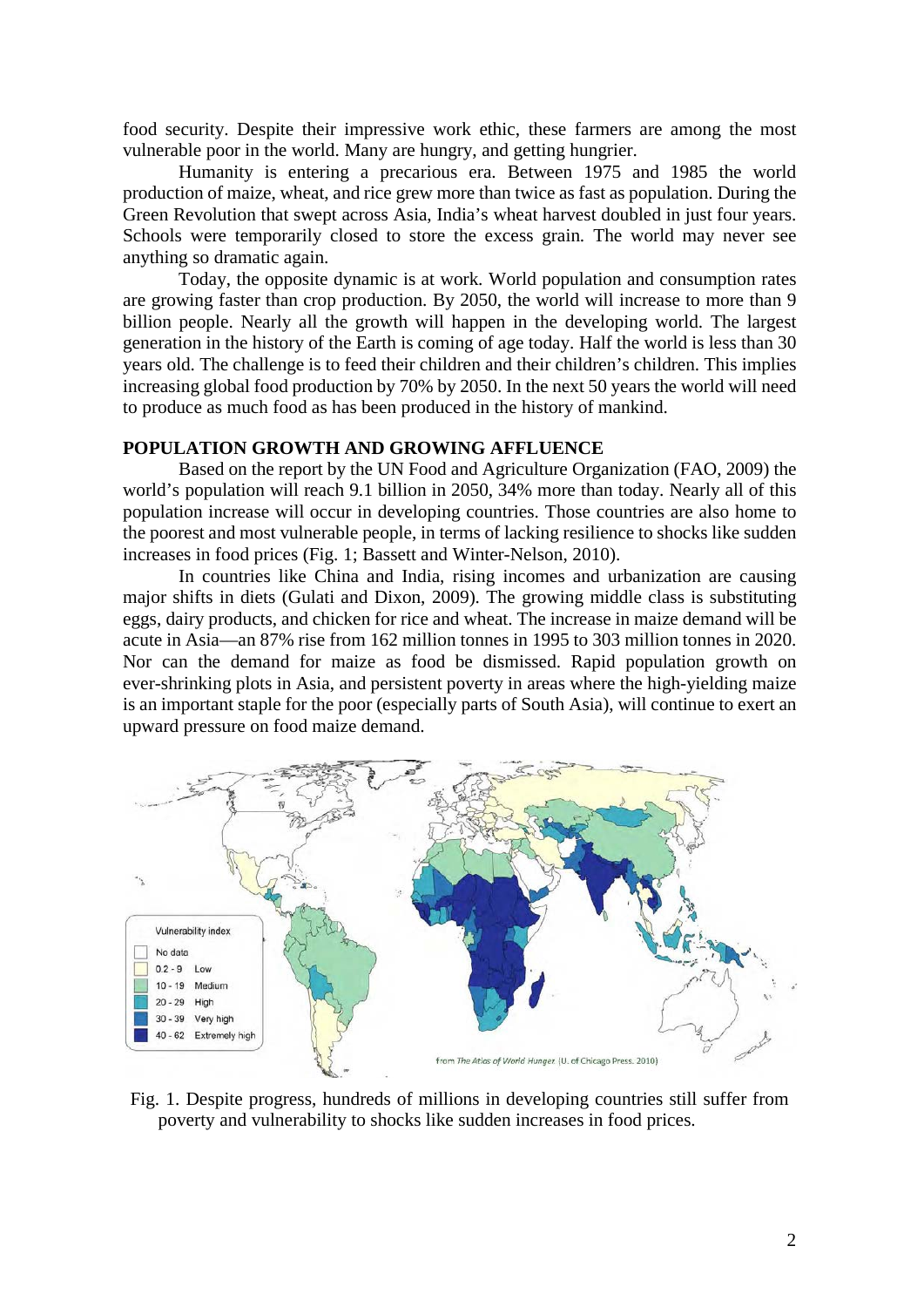To feed the larger, more urban and richer population and accommodate all other demands for food, feed, biofuel, and industrial products, farmers must boost staple crop production by 70%. In developing countries, 80% of the necessary production increases must come from increases in yields and cropping intensity, and only 20% from expansion of arable land. A rapidly-increasing part of this demand is for vegetables and fruits.

# **POVERTY, RISING FOOD PRICES, AND FOOD INSECURITY**

In 2008 world food prices sky-rocketed, basic grain exports were embargoed in a number of countries, and supplies were threatened as weaknesses in global grain markets were exposed. People took to the streets to protest tortilla prices in Mexico and the price of bread in Egypt; another dozen countries around the world suffered similar incidents. Worst of all, resource-poor consumers, who spend generally more than half their meager incomes on food, could afford less to eat.

Bad weather, biofuel demand, and even speculation were implicated, but in fact economists had predicted for years that a crisis would come. For example, upon releasing in May 2007 its projections for world grain supply and demand for 2007/08, the United States Department of Agriculture (USDA) said supplies would plunge to a 53-day equivalent—their lowest level in the 47-year period for which data existed. Lulled to complacency by a quarter century of cheap, subsidized food, consumers and governments have ignored all the warnings.

At the time of the crisis, World Bank President Robert Zoellick said that food price inflation could push at least 100 million people into poverty, wiping out all the gains the poorest billion had made during a previous decade of economic growth. True to that prediction, in 2009 it was announced by the United Nations Food and Agriculture Organization (FAO) that the ranks of the hungry had surpassed 1 billion for the first time in human history. The continued fragility of food supplies and global markets was underlined again in 2010, when a heat wave and wild fires in Russia devastated the country's wheat harvest, leading Russian policymakers to impose a temporary ban on national wheat exports and sending shock waves through global markets. By year's end, the FAO Food Price Index (215) had returned to the high of 2008.

The suddenly exposed fragility of grain markets and supplies woke policymakers quickly to the need to invest more in domestic farm production capacity, through agricultural and rural development. The urgency of that need has been diluted somewhat by recent problems in financial markets. The economic meltdown has again lessened the capacity and inclination to fund public agricultural research and development. Nonetheless, the fact remains that unless countries invest in those areas and in enhanced market performance, food prices will escalate, driving millions of people who had recently become food-secure back into poverty and causing social unrest among both rural and urban poor.

# **TRENDS IN BASIC GRAIN PRODUCTION AND CONSTRAINTS: THE CASES OF WHEAT AND MAIZE**

Demand for basic grains has risen briskly and will continue on the same path, driven by population and shifts in diets, but the global rate of growth in yields for the major cereal crops has slowed steadily in recent decades, from 3.2% per year in 1960 to 1.5% in 2000. The phenomenon is particularly pronounced in developing countries (Fig. 2).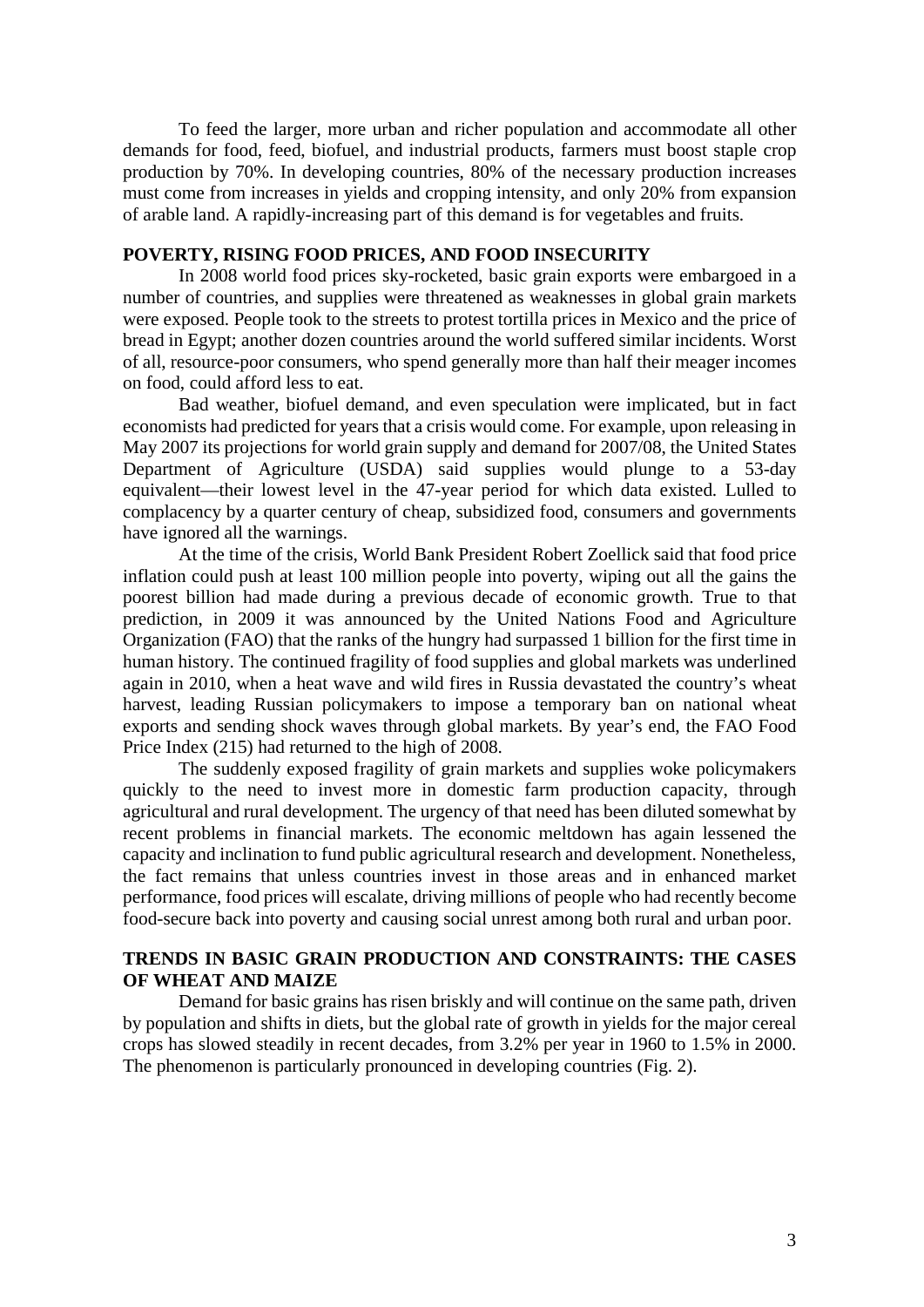### **Underinvestment in Wheat Research Slows Yield Growth**

The case of wheat is illustrative and of special concern. Wheat was one of the first domesticated food crops and for 8,000 years has been the basic staple food of major civilizations in Europe, Western Asia, and Northern Africa. Today, wheat is grown on more land area—over 240 million hectares—than any other commercial crop and continues to be the most important food grain source for humans. Annual global production exceeds 0.6 billion tons. World trade for wheat is greater than for all other crops combined, and it provides more nourishment for humans than any other food source.

For many decades, the global average yield of wheat has increased, supported by effective international collaboration to deploy cutting-edge science alongside practical, multi-disciplinary applications. The work has made major contributions to improving food security and farmers' livelihoods in developing countries. For example, during the late 1950s and 1960s, researchers in Mexico, under the leadership of Dr. Norman Borlaug, developed the improved spring wheat germplasm that launched the Green Revolution in India, Pakistan, and Turkey (Reynolds and Borlaug, 2006). More recently, yields for wheat have continued to increase but their rise has slowed, lagging behind population increases. The world population growth rate from 1993 to 2000 was approximately 1.5%, whereas the growth rate in wheat production from 1985 to 1995 was only 0.9% (CIMMYT, 1996). During 1995–2005, annual growth in wheat yields slowed to 1.1%. Factors associated with the declining rate of wheat yield growth include the following:

- The relatively slow rise in private sector investments in wheat, compared to crops like maize, soybean, or rapeseed, which have benefitted from enormous private investments.
- The increasing frequency of drought and heat stress—in the latter case, particularly around grain filling growth stage.
- The reduced use in some settings of production inputs, as oil prices have driven up



Fig. 2. Growth rates of yields for major cereals in developing countries is slowing. Source: World Bank, 2007.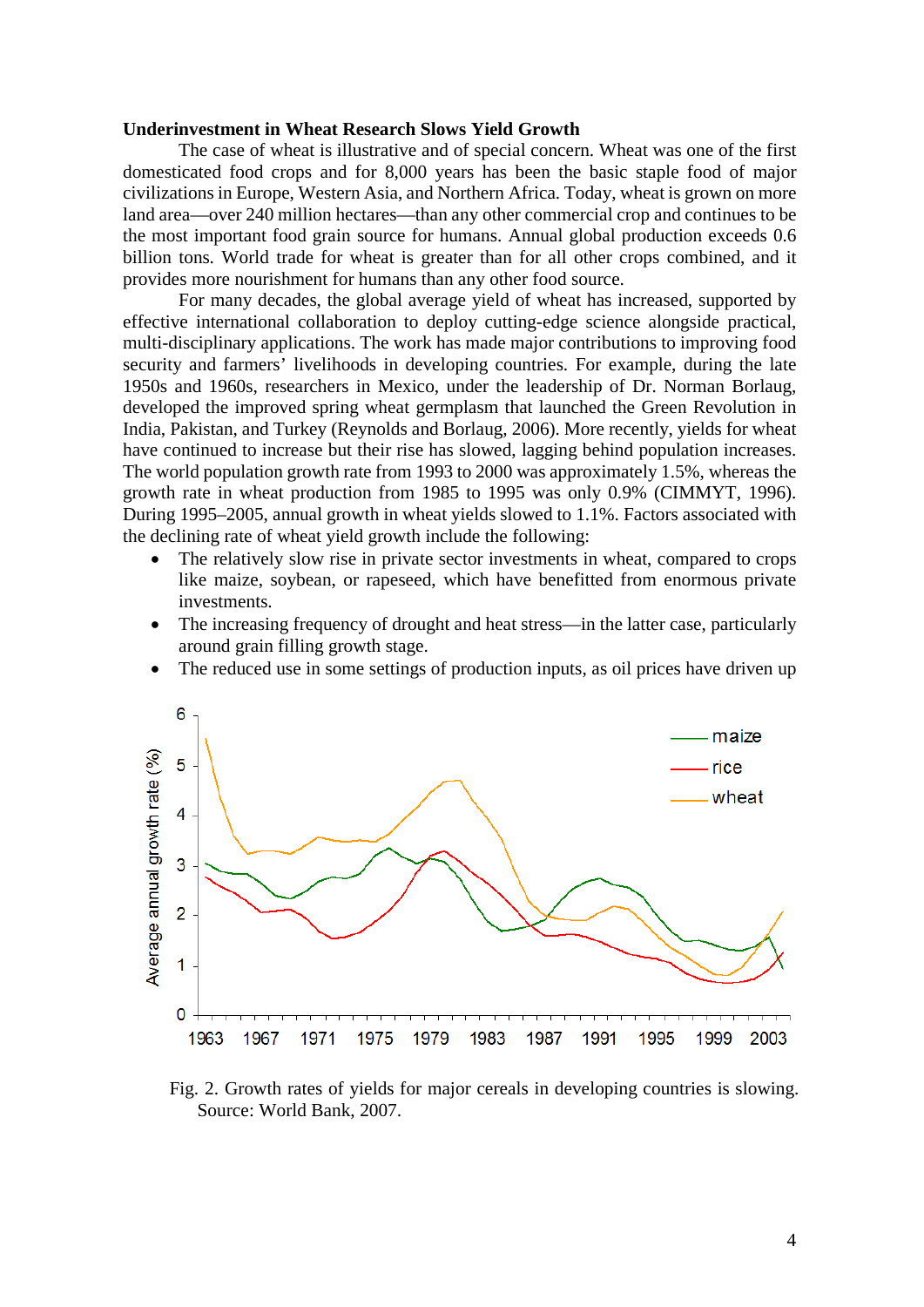the cost of fertilizer and of pumping irrigation water. In other settings, a lack of attention to crop management and resource depletion—including loss of soil fertility and falling water tables—has reduced total factor productivity: though farmers apply more nitrogen fertilizer, their yields increase little or tend to level off (Laxmi et al., 2007). The gradually falling price of wheat until very recently (Fig. 3) has been a boon to consumers, but has also reduced farmers' profit margins and their motivation to invest in better cropping systems for wheat.

## **Maize: A Multi-use Crop in Great Demand**

Without exaggeration, maize is used directly or as a by-product in hundreds of ways. But for hundreds of millions of farmers and consumers in the developing world, it is known as a key source of food and livelihoods. Together with rice and wheat, maize provides at least 30% of the food calories of more than 4.5 billion people in 94 developing countries. Between now and 2050, the demand for maize in the developing world will double, and by 2025 maize will have become the crop with the greatest production globally and in the developing world.

Maize is produced on nearly 100 million hectares in 125 developing countries and is among the three most widely grown crops in 75 of those countries (FAOSTAT, 2010). About 67% of the total maize production in the developing world comes from low and lower middle income countries; hence, maize plays an important role in the livelihoods of millions of poor farmers. They grow maize for food, feed, and income in 24 diverse and mostly rainfed farming systems, accounting for about 90% of the total area. They are often too poor to afford irrigation and are exposed to significant risks of production and income



Fig. 3. Real and nominal international prices of wheat, 1961–2007. Source: USDA, Wheat Outlook, various issues.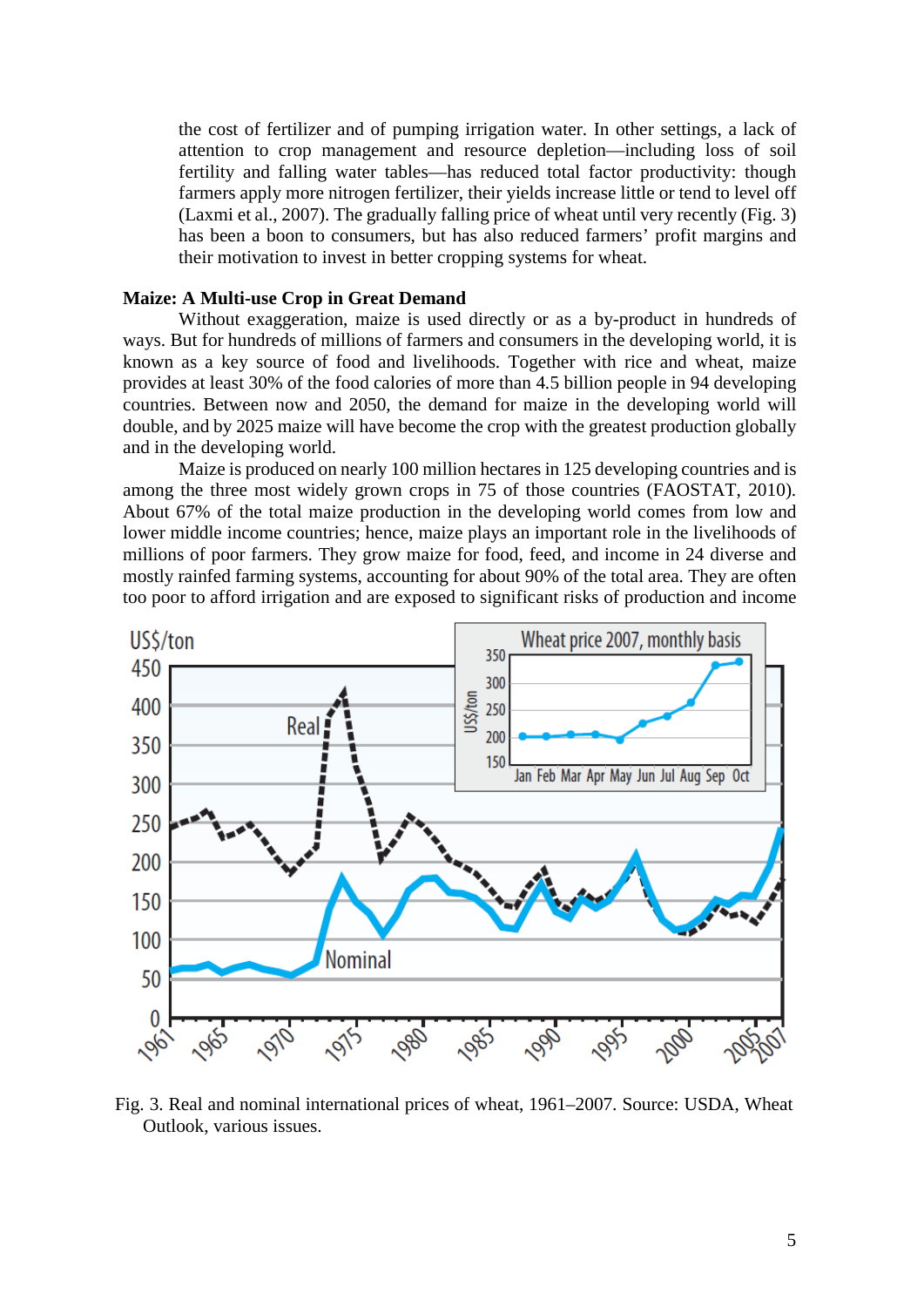failure. So it is not surprising that one-third of all malnourished children are found in systems where maize is among the top three crops (Hyman et al., 2008). Often with few other income opportunities than their farmstead, these farmers need options to increase and stabilize incomes from more productive, resilient and sustainable farming approaches that are adapted to future climates. Women play a significant role in maize production and maize-based systems.

**1. Competing Uses for a Staple Grain.** Affordable food is among the most basic human rights, and in that respect, maize is critical, ranking third after rice and wheat as a source of calories in the diets of developing country populations (FAOSTAT, 2010). Cheaper than either of those grains, maize is especially important for more than 900 million low-income consumers—the number of poor earning less than \$US 2 per day (Population Reference Bureau, 2010; Worldbank, 2010)—who live in African, Asian, and Latin American countries where maize is among the three most important food crops. As described above, rapid economic growth over the past decade in highly-populated regions in Asia, the Middle East and Latin America has increased demand from more affluent consumers for poultry and livestock products, as well as the demand for maize as an industrial raw material, including its use for biofuel.

**2. The Market is Responding, to the Detriment of the Environment and the Poor.**  Farmers, governments, and input suppliers have responded to the expanding demand for maize. During 2003–08 maize production increased annually by 6.0% in Asia, 5.0% in Latin America, and 2.3% in sub-Saharan Africa (FAOSTAT, 2010). Nonetheless, these increases fell short of what was needed to prevent price hikes in 2008 and by the end of 2010.

Part of the response to demand has involved bringing new land into cultivation, increasing maize areas in Asia and Latin America by 3.5% annually (FAOSTAT, 2010, referring to data from 2003–08). But FAO estimates that only 12% of the future increase in arable land in developing countries can be achieved through area expansion without exacting unacceptably high environmental costs (Bruinsma, 2009). At the current rate of area expansion, maize will eat up "its share of land" in less than five years; henceforth, maize expansion will come at the cost of crop diversity, forests, and eroded hill slopes.

A significant portion of the production increases is driven by government fertilizer subsidies, rather than by farmers adopting more sustainable and efficient practices. Expanding production through subsidized fertilizer has consequences on government budgets, if one considers that fertilizer prices are expected to increase strongly over the next two decades, as inputs for their production become depleted (Cordell et al., 2009). If fertilizers are not used more effectively and governments are no longer able to sustain fertilizer subsidies, the world will see food prices escalating much more drastically in the 2020–30s than is currently the case. Implementing more (or less) effective fertilizer use practices for food crops will have large effects on fertilizer reserves, environment pollution, and soil depletion (Heffer, 2009).

Regarding effects on the poor, production shortfalls in global maize supplies and increasing input prices have grave consequences for developing countries. Along with prices of other commodities, maize prices have almost doubled over the past 10 years (Index mundi, 2010) and may do so again by 2050. Such increases will impose great hardship on the poor, as the food price surges of 2008 and 2010 have made abundantly clear. In addition, lagging domestic production will place a huge and politically risky burden on developing country economies, driving up their maize imports from 5% of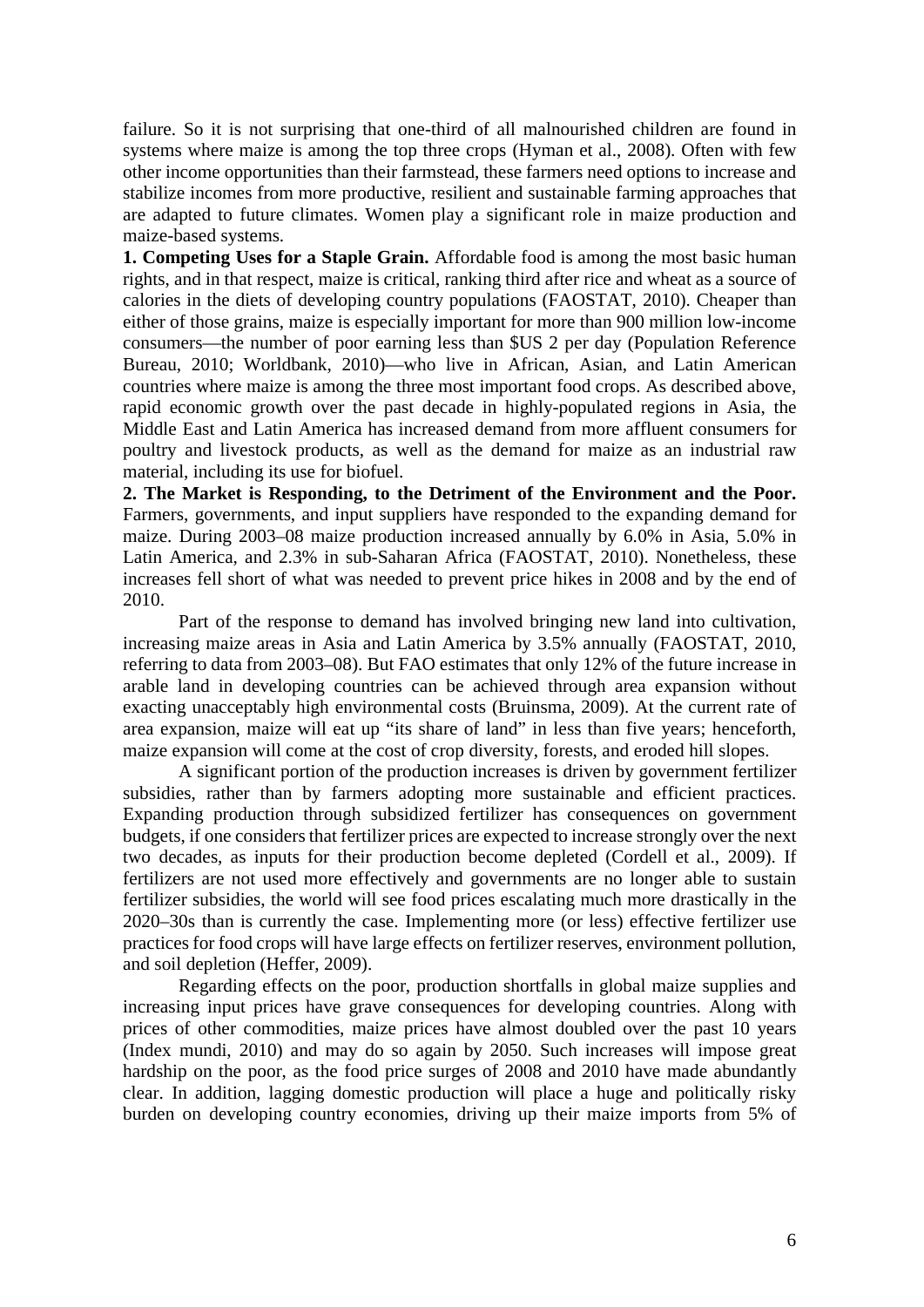today's demand to 24% in 2050, a proportion that will be priced at around \$US 30 billion (Rosegrant et al., 2008).

# **FUTURE CHALLENGES: CLIMATE CHANGE**

Climate change is high on political, social, and scientific agendas: hardly a day passes without reference to its impacts or causes appearing in the media. The Fourth Assessment of the Intergovernmental Panel on Climate Change (IPCC FAR, 2007) concluded that "Warming of the climate system is unequivocal, as is now evident from observations of increases in global average air and ocean temperatures, widespread melting of snow and ice, and rising global average sea level." The report classifies the warming trends as "very likely" (i.e., >90% probability) due to the observed increase in anthropogenic greenhouse gas emissions. These changes are occurring across continents in a relatively consistent manner. Atmospheric concentrations of the three principal greenhouse gases—carbon dioxide  $(CO_2)$ , methane  $(CH_4)$ , and nitrous oxide  $(N_2O)$ —have all increased markedly since  $1750$ ,  $CO<sub>2</sub>$  principally due to the burning of fossil fuels and the others, to a considerable degree, as a result of agricultural activities. Global warming and associated changes in rainfall distribution and the increase in  $CO<sub>2</sub>$  will undoubtedly impact agricultural systems.

#### **Wheat**

Climate change may affect wheat production through the direct effects it has on yield via physiological processes, through changes in production systems such as earlier sowing dates or increased irrigation, and by changing the area under production, as regions become more or less suitable for wheat. General global trends, derived from meta-analysis of several simulation studies as reported by IPCC TAR (2001) and supported by the IPCC FAR (2007), include a slight increase in yields at mid- to high-latitudes, if moderate mean temperature increases (1–3°C) occur. However, further warming, even in temperate regions, causes yields to decrease, according to the models. In subtropical and tropical regions, wheat is often already near its limit of maximum temperature tolerance, so small temperature increases (1–2°C) will dramatically reduce yield, especially in the breadbasket of Southern Asia. Thus, the overall picture is one of decreasing wheat yields at lower latitudes, offset by increasing yields at mid- to high-latitudes under moderate warming. Similarly, Parry et al. (2004), who also considered grain market dynamics, highlighted increasing polarization between developed countries and low-latitude developing regions. Overall total global potential for food production is projected to increase under moderate  $(1-3°C)$  warming scenarios, but to decrease with any additional warming (same conclusion in both IPCC assessments).

Regarding crop yields, wheat is sensitive to temperature increases, but effects depend on background ambient temperature, stage of crop development, and cultivar. Increasing temperatures usually hasten crop development and shorten the grain-filling period, which severely reduces grain yield. Lawlor and Mitchell (2000) reported that a 1°C temperature increase during grain-filling shortens this period by 5% and proportionally reduces harvest index and grain yield. Extremes of temperature at sensitive developmental growth stages are especially detrimental: temperatures above 30°C at anthesis can damage pollen formation and reduce yield.

The rice-wheat cropping belt of the Indo-Gangetic Plains provides a clear example of how changing climates may affect the areas where wheat is sown (Fig. 4). Studies (summarized in Dixon et al., 2009) show how much of this currently high-potential wheat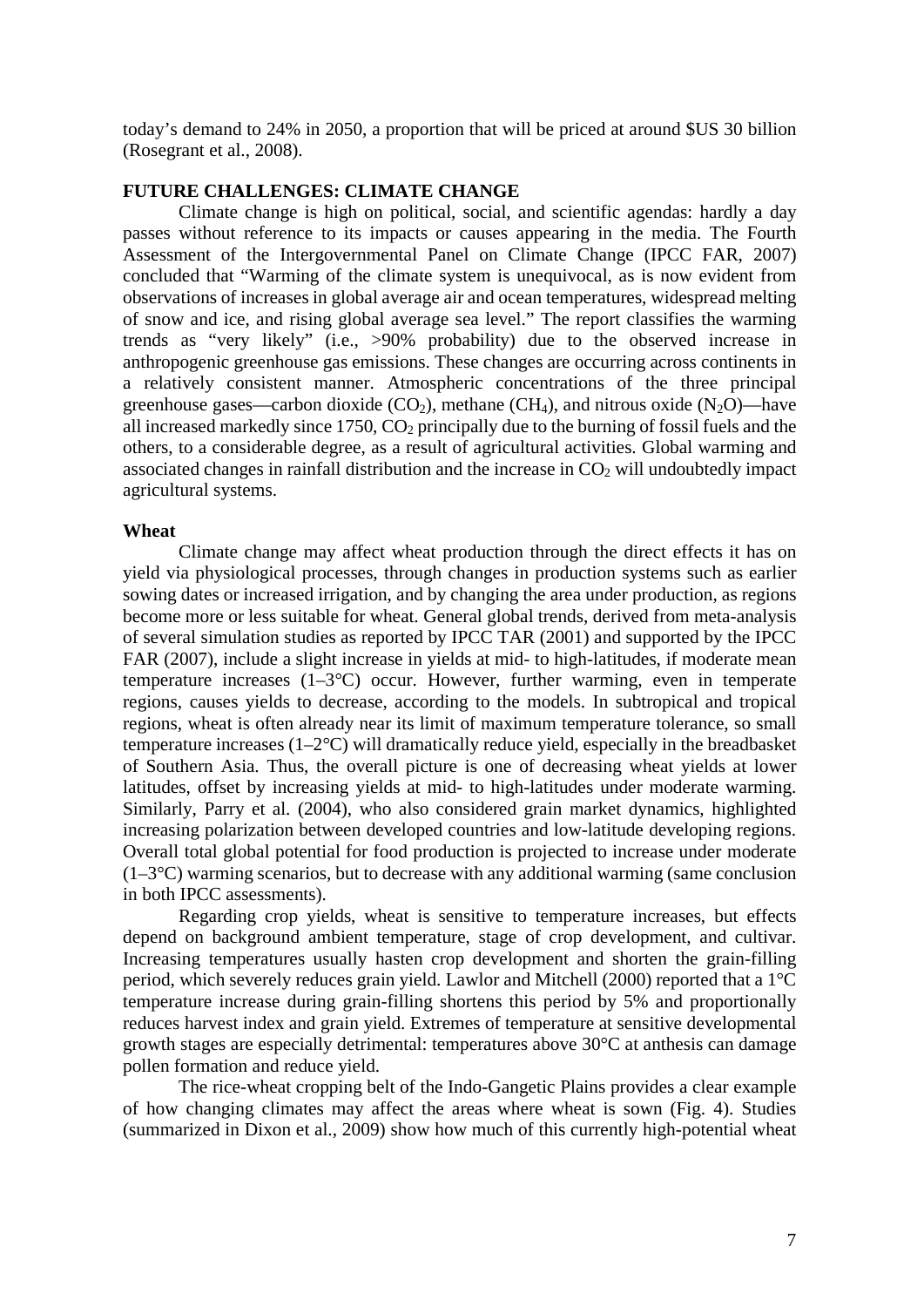production area—which cuts across four countries, covers nearly 13.5 million hectares, and is the breadbasket of Southern Asia—will by 2050 likely become too hot for profitable, high-yielding wheat cropping. Considering the compounding impact of depleted ground water and increasing irrigation costs, this could result in the politically risky prospect of Southern Asia having to import as much as a quarter to a third of its wheat by 2050.

Western Asia and Northern Africa have the highest per capita wheat consumption. Imports as well as yield losses and year-to-year production swings will increase in these regions, due to rising temperatures, more severe weather extremes and decreasing water availability.

A key factor in wheat's marketability—grain quality—will undoubtedly suffer from the effects of global warming. Higher temperatures will reduce the grain-filling period, an effect often associated with reduced grain size. Although protein concentration would increase due to less translocation of carbohydrate relative to nitrogen, the net effect would be reduced quality. There also is evidence for a decline in grain protein under elevated CO<sub>2</sub> levels (Kimball et al., 2001; Ziska et al., 2004), presumably due to greater availability of carbohydrates for grain-filling (a protein dilution effect).

**1. Important Side-effects of Climate Change: Evolving Wheat Diseases.** Weeds, insects, and diseases reduce actual world wheat production by an estimated 28% (Oerke, 2006). More than a third of the losses from these biotic constraints is caused by fungal diseases (equivalent to \$US 15 billion at 2007 international prices), and most of that is due to the three rusts of wheat: stem rust, leaf rust, and yellow rust. Though actual production losses are already high, it is anticipated that they will rise due to increased abiotic stresses caused by global climate change. Moreover, diseases and pests may also become significant constraints in regions where they have not been observed before or were previously not economically important.

The potential of new threats is exemplified by stem rust (*Puccinia graminis*), historically the most feared and widespread disease of wheat. Controlled for decades by genetic resistance, it has recently re-emerged as the most serious biotic threat to global wheat production. A new race of stem rust was identified in 1999 in Uganda (therefore



Fig. 4. Many currently optimal wheat cropping zones like the Indo-Gangetic Plains will become too hot for the crop by 2050.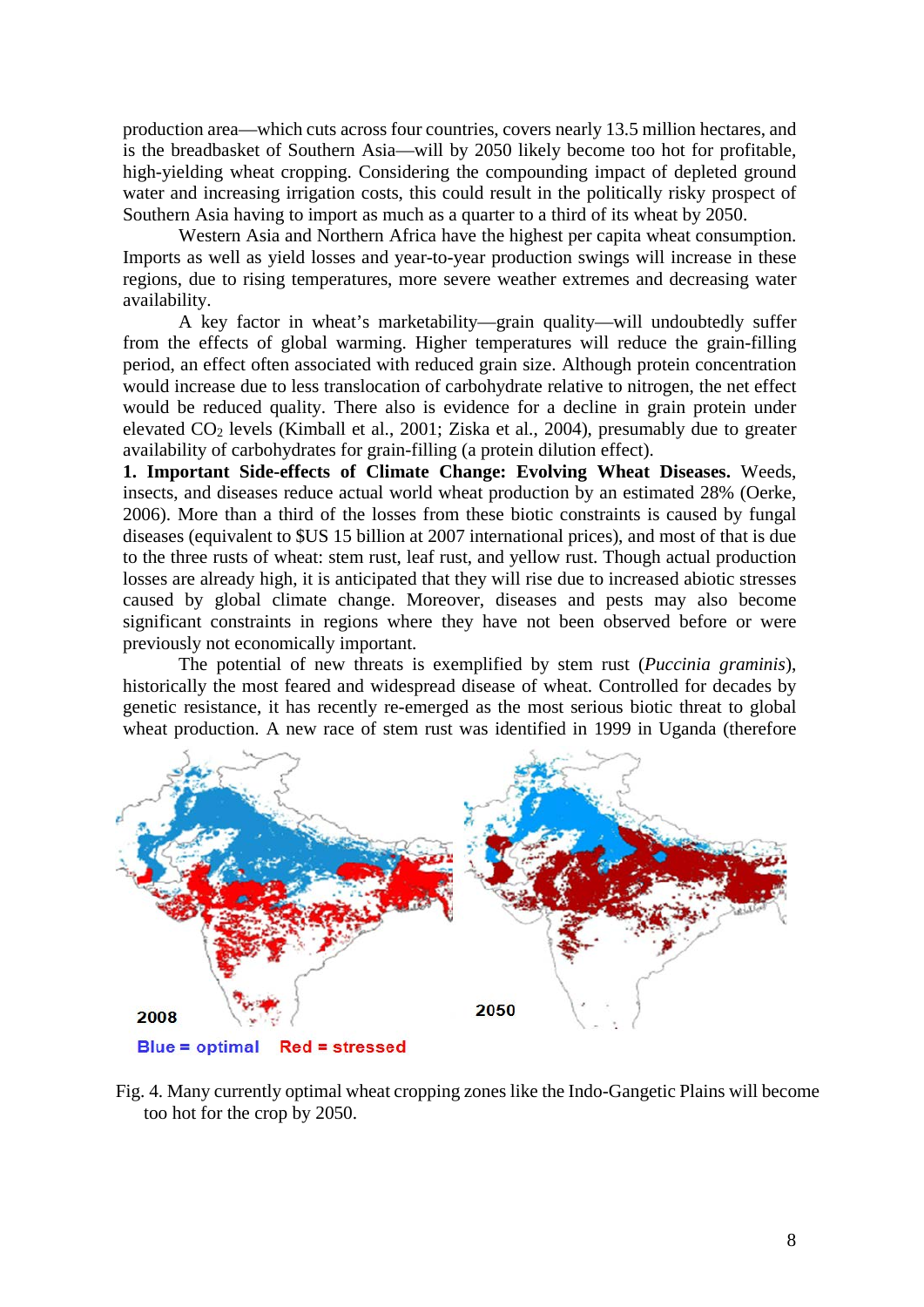named Ug99) and now threatens 120 million tons, or 20%, of the world's wheat in Central and Northern Africa, the Middle East and Asia, with a population of more than one billion people.

The best known pandemic of stem rust in the United States occurred in 1953–1954 and caused a 40% loss in spring wheat yields that would be worth \$US 1 billion or more today. This led to the establishment of a response system comprising a collaborative international network of wheat improvement institutions, germplasm sharing, and strong human capacity and infrastructure dedicated to stem rust research. Through the development, release, and adoption of resistant wheat cultivars, there have been no stem rust pandemics over the five decades.

This has led to complacence and the atrophy of the response system. The emergence of Ug99 was a wake-up call, and a concerted, global research effort—the Borlaug Global Rust Initiative (www.globalrust.org/traction/permalink/about2)—was established to combat Ug99 and other wheat rusts. More than 30,000 wheat accessions, including major cultivars, have been evaluated at Ug99 hot spots in Kenya and Ethiopia, and results indicate that as much as 90% of the world's commercial wheat cultivars are susceptible. Fortunately, new resistant high-yielding wheat lines have also been identified and are now being distributed globally. The message though is that cereal rust pandemics cause losses in the hundreds of millions of dollars; only a fraction of these financial losses need be invested in research and breeding efforts aimed at controlling these diseases and re-establishing an effective global rust monitoring and surveillance system.

## **Maize**

The impacts of climate change on all major crops will be greatest in the tropics and subtropics, with Africa and South Asia being particularly vulnerable as a result of the range of projected impacts, multiple stresses, and low adaptive capacity (Solomon et al., 2007; Hulme et al., 2001). Across various models, climate change is likely to reduce the productivity of current maize technologies, with the greatest losses predicted for southern Africa. In addition, climate change impacts on maize production will increase as the frequency of drought and other weather extremes increases and—as a recent analysis of CIMMYT international trials shows—the more frequently temperatures rise above 30°C. Extreme weather events will also alter the incidence, severity, and geographical distribution of pests, diseases and invasive weed species, thus affecting maize yield stability. New, stress tolerant germplasm is needed to help offset expected yield losses under projected climate change scenarios. Additionally, crop and soil management practices that reduce moisture stress, reduce greenhouse gas emissions, and enhance carbon sequestration will have important effects in climate change adaptation and mitigation.

One of the expected threats of climate change is more frequent and severe drought. With most maize production dependent on rainfall, the crop is particularly vulnerable to drought and its yields fluctuate more widely from year to year than is the case for rice and wheat, which are more commonly irrigated. Production fluctuations, whether at local, regional or global level, give rise to price hikes and food shortages. Already now, the probability of failed seasons in farming systems where maize is among the three most important crops varies between 8 and 35% (Hyman et al., 2008). And as irrigation costs are increasing, temperatures rising, and land getting scarcer, many farmers in Asia are switching from irrigated wheat and rice to maize, raising it with reduced irrigation or under rainfed conditions. For Africa particularly, the impacts will be highly variable, with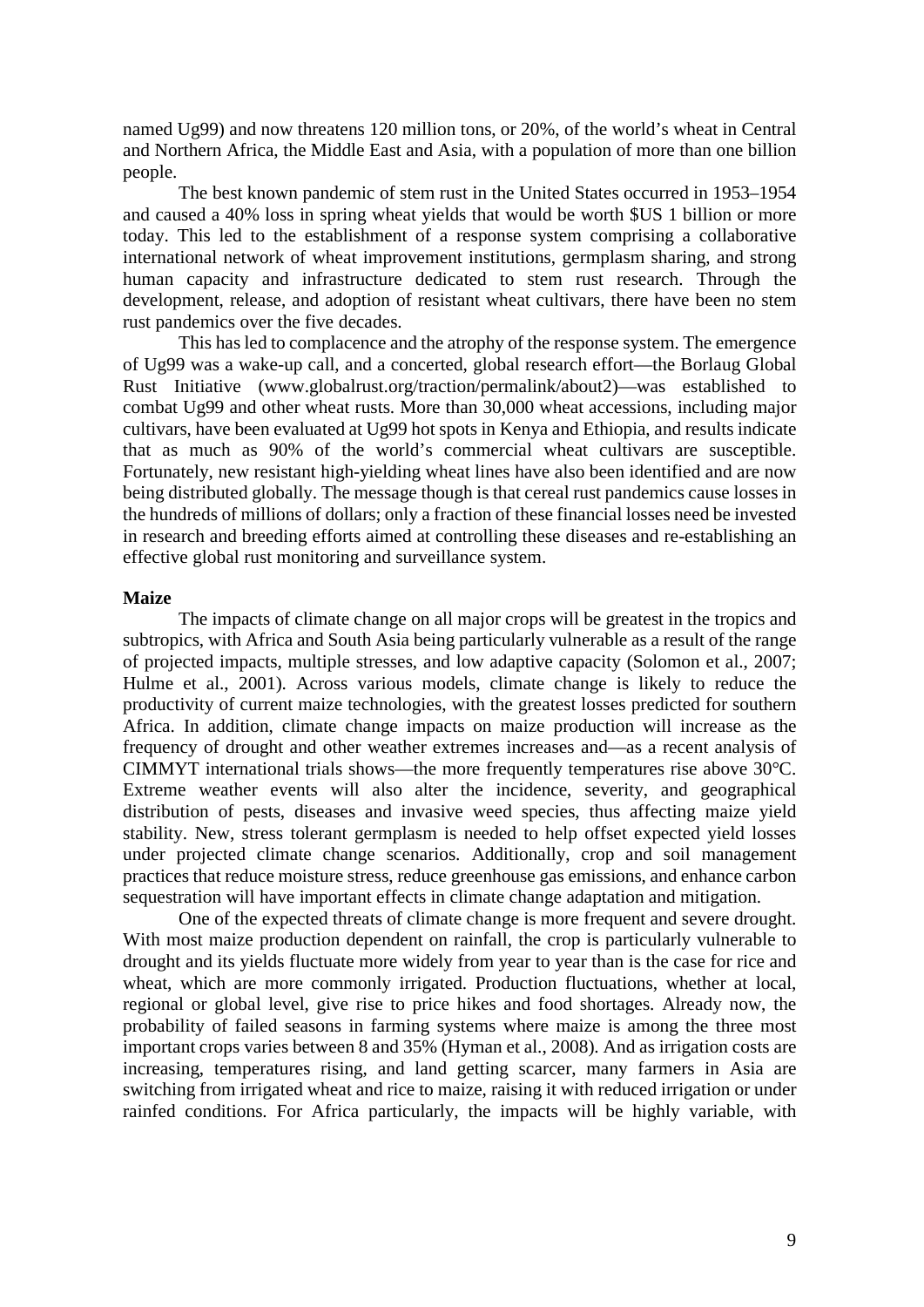southern Africa suffering worse damage while other regions (such as the East African Highlands) may see improved conditions for maize production.

## **FUTURE CHALLENGES: RESOURCE DEGRADATION AND SHORTAGES**

#### **Soil Degradation**

An anonymous saying states that "Man, despite his artistic pretensions, his sophistication, and his many accomplishments, owes his existence to a 15 cm layer of topsoil and the fact that it rains." Those words point up the paramount importance of farmers applying appropriate crop management practices that not only generate cost-effective, stable, crop production opportunities and allow cultivars to yield well, but also conserve the integrity and sustainability of the soil resource base. The first major study on human-induced soil degradation (Olderman et al., 1990) found that more than 300 million hectares of land worldwide had been strongly or severely degraded through deforestation, overgrazing, or improper agricultural management. The Green Revolution met the demand for food through intensification, helping to reduce hunger and poverty and, by increasing productivity per unit land area, to preserve forests, wetlands, biodiversity, and related ecosystem services (World Bank, 2007). But intensification brought other problems, among them inadequate care of soil and water resources. Nor do "traditional" farming systems offer solutions for growing human numbers and demand: in developing country areas not reached by the Green Revolution, agriculture has grown by bringing more, often fragile lands under cultivation, with an associated loss of forests, wetlands, and pastures.

#### **Water Resources**

Farming depends on water, either as rainfall or irrigation. Agriculture uses 85% of water consumed in developing countries, mainly for irrigation (World Bank, 2007). Even though irrigated farming accounts for only about 18% of the cultivated area in the developing world, it produces about 40% of the value of agricultural output. But water for irrigation is growing short. Many closed basins, such as the Colorado River in North America or China's Yellow River, no longer flow to the sea. Major aquifers supporting large-scale agriculture—for example in India, Mexico, the USA—are being depleted at alarming rates, as recharging can no longer keep up with use. For rainfed agriculture, which is the most common system among small-scale farmers throughout the developing world, climate change studies forecast significant drying in many developing country areas, as well as more erratic and extreme rainfall events that contribute to run-off, erosion, and flooding.

#### **Finite Supplies of Fertilizer**

Since the 1960s, rising cereal yields have been driven by widespread use of irrigation, improved crop cultivars, and fertilizer. Access to and proper use of fertilizer is crucial for food grain production. Farmers' low use of fertilizer—driven largely by the cost of this input and the riskiness of using it in rainfed settings—is a key constraint to farm productivity in sub-Saharan Africa and resource-poor areas of Latin America. Supplies of two important ingredients in balanced chemical fertilizer, nitrogen and phosphorus, will grow scarcer and more costly this century. The forecast for phosphorus is that about 90 years of global supplies can be extracted from current reserves, after which far more costly sources may have to be tapped (Scientific American, 2009).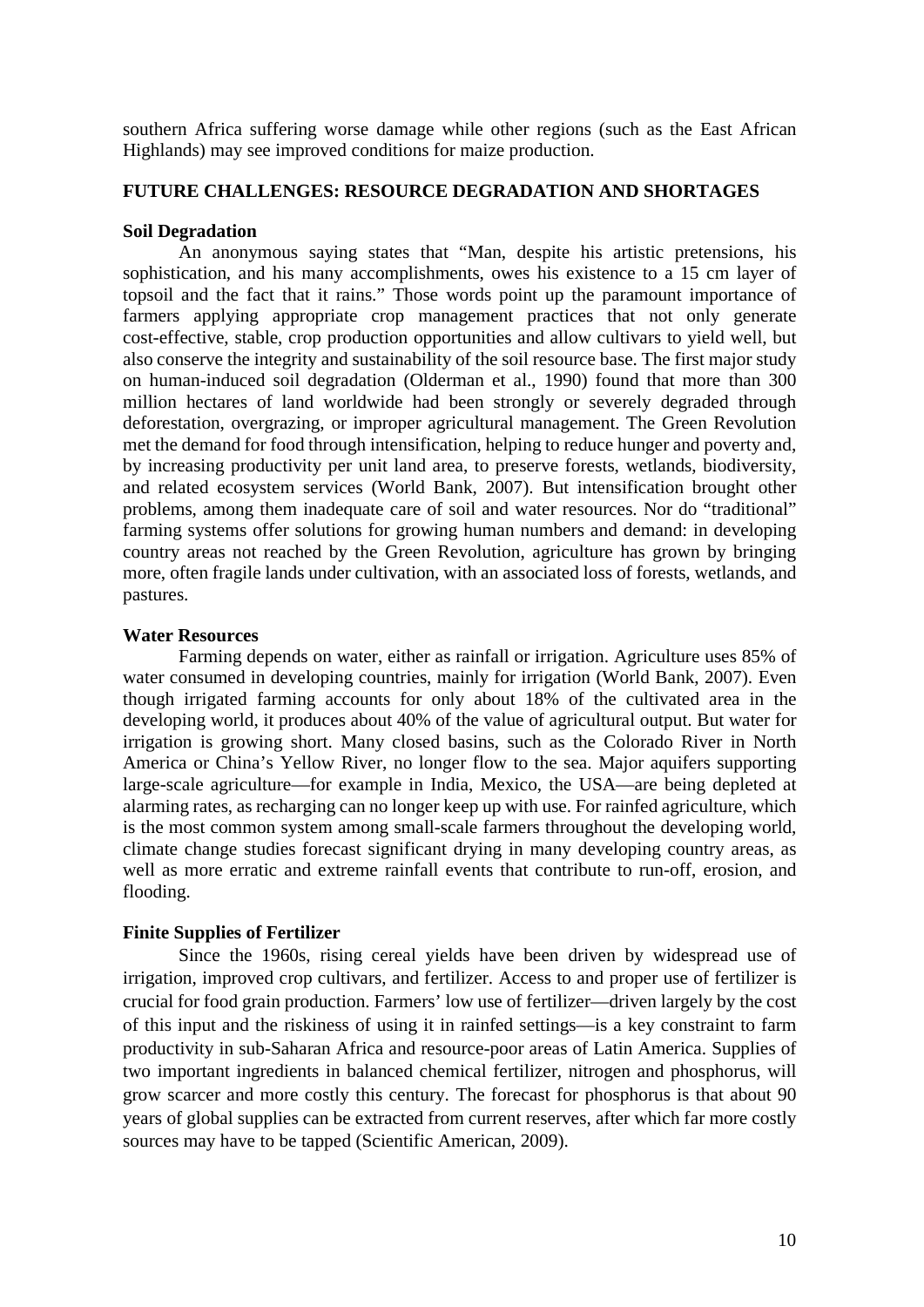## **OPPORTUNITIES FOR SUSTAINABLE FOOD PRODUCTION**

As the world food situation is being transformed by new driving forces, farmers and researchers confront huge challenges but also emerging opportunities. It may be that the "easy gains" from crop improvement for basic grains have been exhausted. Clearly for rice and wheat, initial impacts from Green Revolution research accrued in high-input farming systems, where semi-dwarf cultivars responded well to increased use of fertilizers and irrigation. Later, spill-overs accumulated as improved cultivars spread from irrigated to higher-potential rainfed areas and then progressively into lower-potential rainfed areas. In the case of maize, most rainfed production zones yet await the right combination of improved cultivars and practices, public policies, and market conditions for more profitable farming.

Looking to the future, the following offer reasonable opportunities to meet the food needs of a growing world while making the best possible use of finite resources.

#### **Improved, More Diverse Dropping Systems**

A universal symbol of agriculture, the plow is deeply engrained in farmers' culture and identity. It may seem odd to suggest that farmers leave behind this implement and the convention it represents, but that is precisely the approach that now appears most logical and effective to reduce production costs, improve input-use efficiency, enhance system productivity, foster cropping diversification, and conserve the natural resource base, in most irrigated and rainfed farm settings. Hand-in-hand with reducing or eliminating tillage, farmers are being encouraged to retain enough crop residues on the surface to protect the soil from wind and water erosion, improve water productivity, and enhance sustainability, as well as to employ diversified crop rotations that help address weed, disease, and pest problems and enhance soil biological properties. Combined, the three principles—reduced or zero tillage, residue retention, and crop rotations—form the basis of "conservation agriculture."

Farmers adopt conservation agriculture initially because it significantly reduces their labor and production costs—that is, instead of multiple tractor passes or thousands of hoe-strokes to prepare the soil-bed and sow, seed is inserted directly into unplowed soils and residues in a single operation, saving time and money. In rainfed settings, conservation agriculture greatly improves water capture and infiltration, while reducing erosion, providing particularly dramatic benefits in dry years. In irrigated systems, in addition to saving labor and diesel, as much as 25% less water is required and fertilizer use efficiency is improved. Moreover, in intensive, multi-cropping settings like those of Southern Asia, turn-around time between crops is significantly reduced.

Longer-term benefits include enhanced soil structure and quality. Recent studies in the central highlands of Mexico show that conservation agriculture reduces the global warming potential of farming systems (Dendooven et al., in press).

Conservation agriculture is a complex, knowledge-intensive technology that requires the committed participation of farmers and diverse actors in value chains (e.g., input suppliers, farm implement manufacturers), as well as long-term technical backstopping. It normally requires a special implement to break through residues and place seed at proper depths in untilled soils, use of a herbicide for weed control in early stages of adoption, and use of rotations and other measures to manage diseases and pests. In many developing country farm settings, crop residues have economic value as forage, so farmers need support in managing a rational, minimal soil cover while satisfying competing needs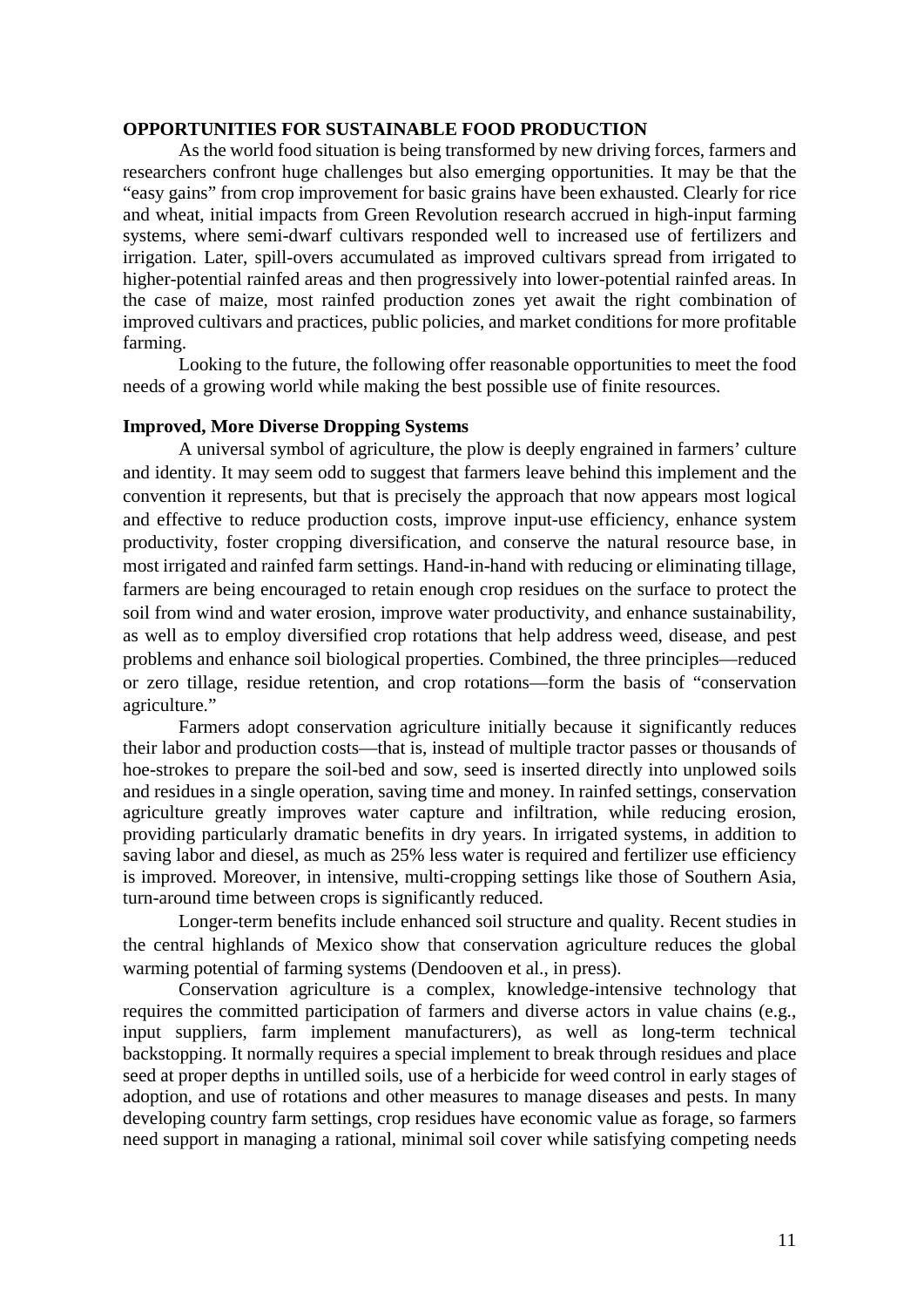for the residues. An effective approach to promote adoption of conservation agriculture is to create economic incentives by building on high-return components that raise productivity, create income opportunities, reduce vulnerability, and improve livelihoods. Such components promote investments in more sustainable practices by resource-poor farmers (Barrett et al., 2002; Shiferaw et al., 2009). Long-term trials as those of CIMMYT for maize and wheat systems in Mexico (Govaerts et al., 2009) and Asia form the theoretical basis for the successful application of conservation agriculture in specific locations.

The characteristics of conservation agriculture systems make them ideal for diversified intercrops and rotations.

**1. Precision Agriculture.** Practiced in the USA since the 1980s, precision farming is just beginning to gain a foothold in developing countries. While it is commonly accepted that nutrients are the major limiting factor to crop productivity in sub-Saharan Africa, fertilizer's agronomic potential is often unrealized because of poor land and crop husbandry practices. Many "poor" management practices (late application or inadequate doses) often stem from farmers' efforts to reduce risk (Kelly, 2006). It is crucial that farmers understand the factors that increase risk and/or reduce crop responsiveness to fertilizer (seeding date, weeding, tillage, timing of fertilizer application) if they are to achieve levels of management that allow the application of nutrients without undue risk.

While market and political risk are important, reducing the risk associated with weather, especially rainfall, through crop and soil management options and through better information on weather forecasts can raise the profitability of fertilizer use and crop productivity. Two particular avenues for addressing risk are response-farming techniques and simulation models; lessons from these tools need to reach many more farmers (Kelly, 2006).

In higher-productivity environments of Asia and Latin America fertilizer use is often excessive; this reduces the profitability of crop production and also increases environmental risks of nitrate leaching and eutrophication. The efficiency of use of nitrogen is commonly 30% or less, even though levels of over 80% are technically feasible (Raun and Johnson, 1999). Highly-efficient systems will depend on concurrently improving several avenues to efficiency—including application methods and fertilizer formulations, use of crop cultivars that are more efficient in nitrogen absorption, and methods to diagnose and apply needed levels of fertilizer, taking into account spatial variability in soils.

CIMMYT and partners for example, have been testing and promoting with wheat farmers in northwestern Mexico an infrared sensor that gauges the health and likely yield of the plants. The readings are run through a mathematical model to provide a recommendation about whether or not the crop requires a mid-season application of fertilizer. The approach boosts yields, saves farmers costly fertilizer, and reduces nitrous oxide emissions and nitrate run-off to aquifers and river deltas.

Reducing unproductive water losses is the key to increasing water-use efficiency in both irrigated and rainfed crop production. In both cases the evaporation from the soil surface is an important loss that can be reduced by surface mulch and planting geometry. In rainfed environments water run-off, often also associated with soil erosion, is another major loss of water that can be reduced or obviated by surface mulch and, if necessary on sloping land, physical structures to capture and/or manage water flow. In irrigated conditions, achieving efficient water distribution by leveling and field management (raised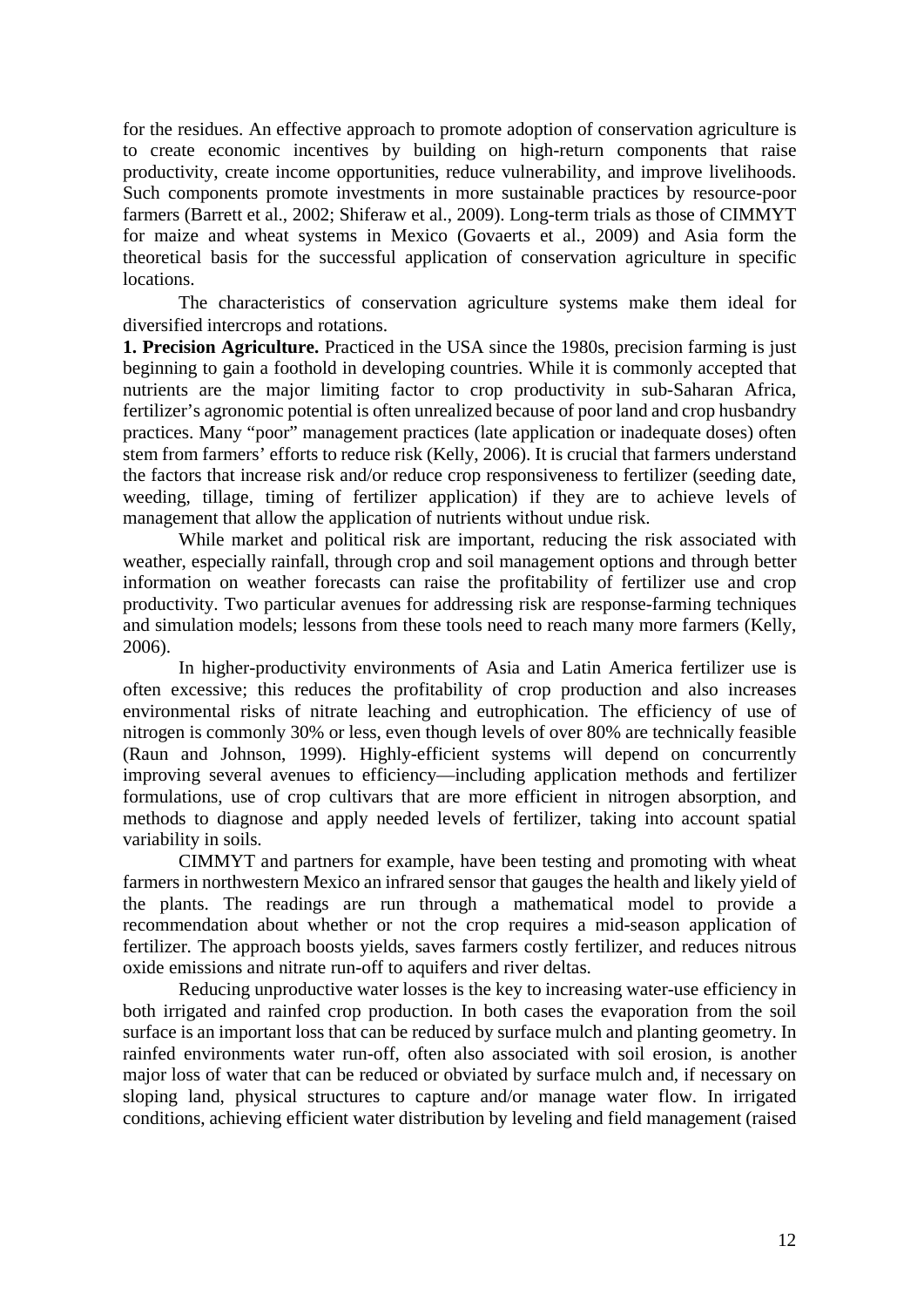beds and furrow irrigation) can reduce water requirements—in Southern Asia it can be reduced over 40%.

As for most applied inputs, the "Law of Diminishing Returns" applies to irrigation water—large increases in efficiency can be achieved by applying less than optimum amounts of water, but applying this water at critical times. This also holds for rainfed areas where some supplementary irrigation can be applied; very large increases in yield and very efficient water use can be achieved with tactically applied supplementary irrigation. Crop cultivars often differ in their responses to reduced water, and so genotype  $\times$  management (G×M) interactions will also be explored with respect to supplementary irrigation.

**2. Information and Communication Technologies.** In developing countries, traditional information sources like TV, radio, and newspapers can provide important generic information on agriculture, but are not able to address specific, local agro-climatic and economic realities. The information revolution has provided tools to bridge the physical distance between farmers and scientists, extension services and the private sector. Mobile phones are now one of the most widely used and fastest growing tools in rural areas of many developing countries. The increasing penetration of mobile networks and the explosion in handset numbers and subscribers presents an opportunity to deliver useful information more widely and rapidly to target groups. As one example, specialists at the International Rice Research Institute (IRRI) recently developed Nutrient Manager for Rice (NMRice), a decision tool for small-scale precision farming. This computer-based software guides farmers in applying fertilizer properly and efficiently in rice fields. Initially CD- or web-based, a new version allows transfer directly to a mobile phone application that provides field-specific fertilizer recommendations via SMS. The same platform provides ready access to information on finance and marketing opportunities and improved crop management practices.

Although this means of delivering agronomic and agribusiness information to farmers is still developing, it has already started demonstrating its potential in many countries. There are several examples in India and Africa of private enterprises, cooperatives, Non-Governmental Organisations (NGOs) and national research systems that are developing and testing special services to farmers to enhance access to key inputs, enable integration into markets, and support knowledge-based decision making based on timely, locally-tailored, accurate information.

# **Tapping Hidden Pools of Latent Genetic Potential**

Biodiversity has provided a base for agriculture and the evolution of human societies since the dawn of civilization. Crop biodiversity—essentially, the genetic differences inherent in both native and improved food crop cultivars—has been assembled and conserved over many decades in seed banks. The bank collections have been used on many occasions to obtain genes for resistance to diseases and pests, as well as for other traits of value. However, the collections are vast and, due to the high costs and technological limitations, only a minute portion of the diversity has been put to practical use in crop breeding. CIMMYT and other organizations are beginning to leverage new genomics tools to identify, capture, and enable the use of many undiscovered alleles in seed banks and provide a new basis for breeders worldwide to accelerate breeding progress and meet impending food-production challenges.

The impact of new technologies on breeding is likely in seven main areas (Dixon et al., 2009): (1) more efficient access to beneficial genetic variation in diverse genetic resources; (2) more efficient transfer of beneficial variation from these genetic resources;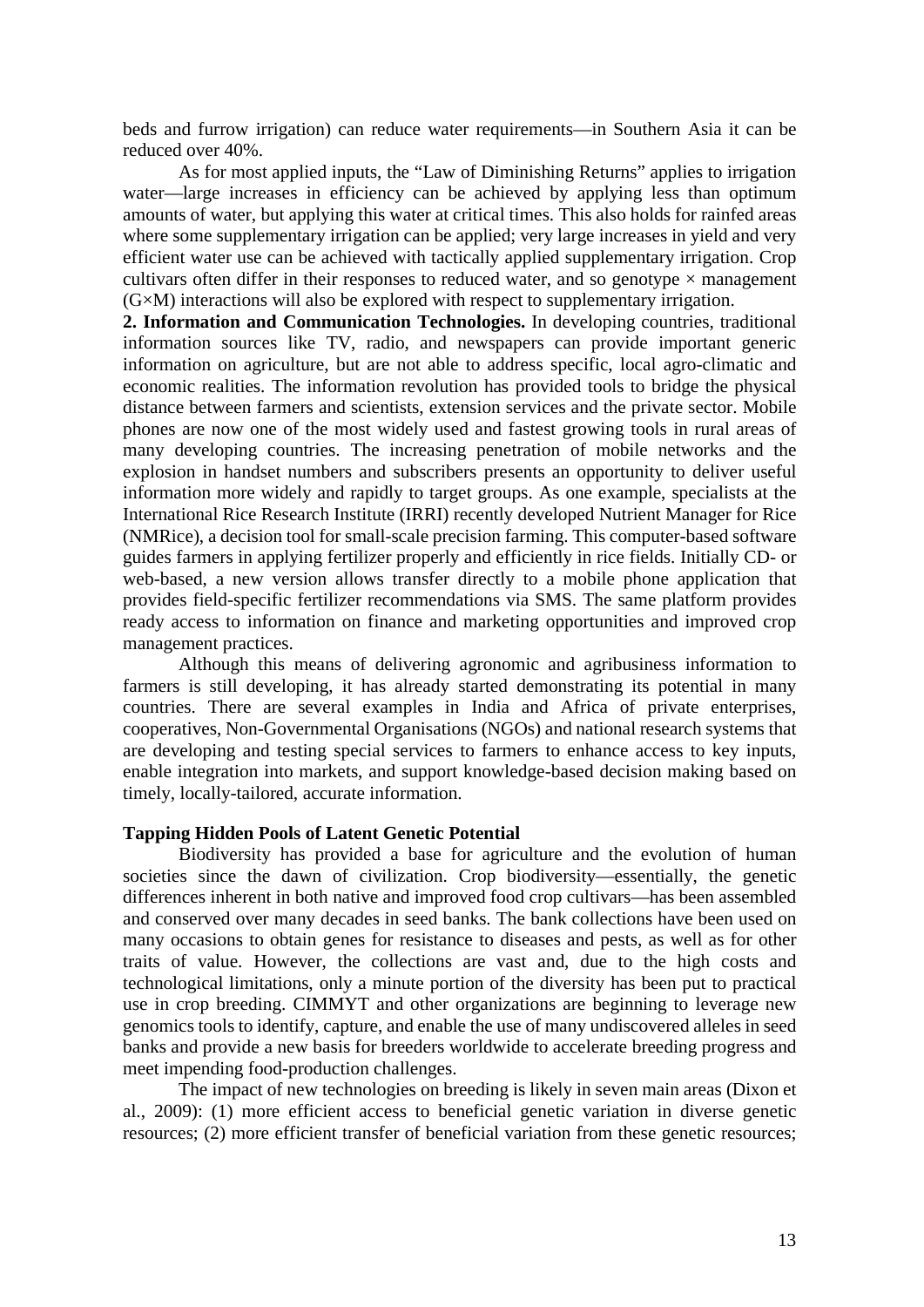(3) introduction of novel genetic variation through genetic transformation; (4) more efficient manipulation of all sources of genetic variation in breeding programs using new genomic tools; (5) more rapid breeding systems based on double haploid technologies; (6) precision phenotyping systems that bring greater accuracy to all stages of the research and breeding process; and (7) more design-led breeding systems based on powerful new computer information systems linking advanced tools from genomics, biometrics, and conventional breeding.

#### **Access To and Use of "Genetic Diversity" in the Broadest Sense**

Farmers sowed 134 million hectares of genetically modified (GM) crops in 2009 (ISAAA, 2009). Transgenic crops are spreading more rapidly than any other agricultural technology in history—during 1996–2006 there was an 80-fold increase in their use, an average annual growth of 9 million hectares or 7%—which suggests that many farmers perceive important advantages to growing them. GM products and technologies are now used extensively in food production, from cheese to chickens, and components of GM soybean are widely used in processed food. Growth of biotech crops has been substantially higher in developing nations: 13% or 7 million hectares in 2009. As a result, almost half the global area of biotech crops is found in developing countries (ISAAA, 2009).

Surprisingly, this dramatic scale-up in production of transgenic crops is due almost entirely to two traits: herbicide tolerance and Bt-based pest resistance. However, there is now a wide range of transgenes being tested under controlled, contained field conditions, including transgenes for disease resistance, grain quality traits, and abiotic stress tolerance. Plant breeding that utilizes non-transgenic approaches will remain the backbone of crop improvement strategies, but genetically engineered cultivars and transgenes hold great promise, particularly for tackling certain intractable breeding problems and for meeting the challenges of food security and environmental protection (Ortiz and Hoisington, 2008). Transgenic approaches appear particularly useful where genetic diversity in a crop's primary gene pool is limited or where the environmental effect is very large. In those cases, a clear strategy for intellectual property management, regulatory approval and commercialization can be designed and funded. Country-specific strategies must be developed for transgenic cultivar deregulation and release, due to the differences in regulations and acceptance between them. Universities, advanced research institutes, and private companies will be essential partners whenever transgenic approaches will be taken. Because of the high cost of transgene development and deregulation, transgenic approaches require highly-promising events and strong partnerships to leverage the development pipelines and biosafety and deregulation investments made by major seed companies.

The following are key research areas and traits on which efforts can focus, to address the food security issues raised in this paper.

**1. Photosynthetic Efficiency.** Many approaches have been used to improve the wheat plant and raise its yield potential, but the fundamental obstacle—namely photosynthetic capacity—has hardly changed. Leading research institutes worldwide could achieve quantum leaps in the productivity of wheat, rice, and possibly other food crops by improving photosynthetic performance. For wheat, work would focus on sources of improved expression of radiation-use efficiency based on improved efficiency of  $CO<sub>2</sub>$ fixation at both whole plant (canopy) and cellular (Rubisco) levels. Genetic constructs ready for proof of concept include improved RuBP regeneration, Rubisco activase, Rubisco subunits with enhanced catalytic properties, and genes from algae and cyanobacteria to concentrate  $CO<sub>2</sub>$  in the wheat chloroplast compartment where Rubisco is located, to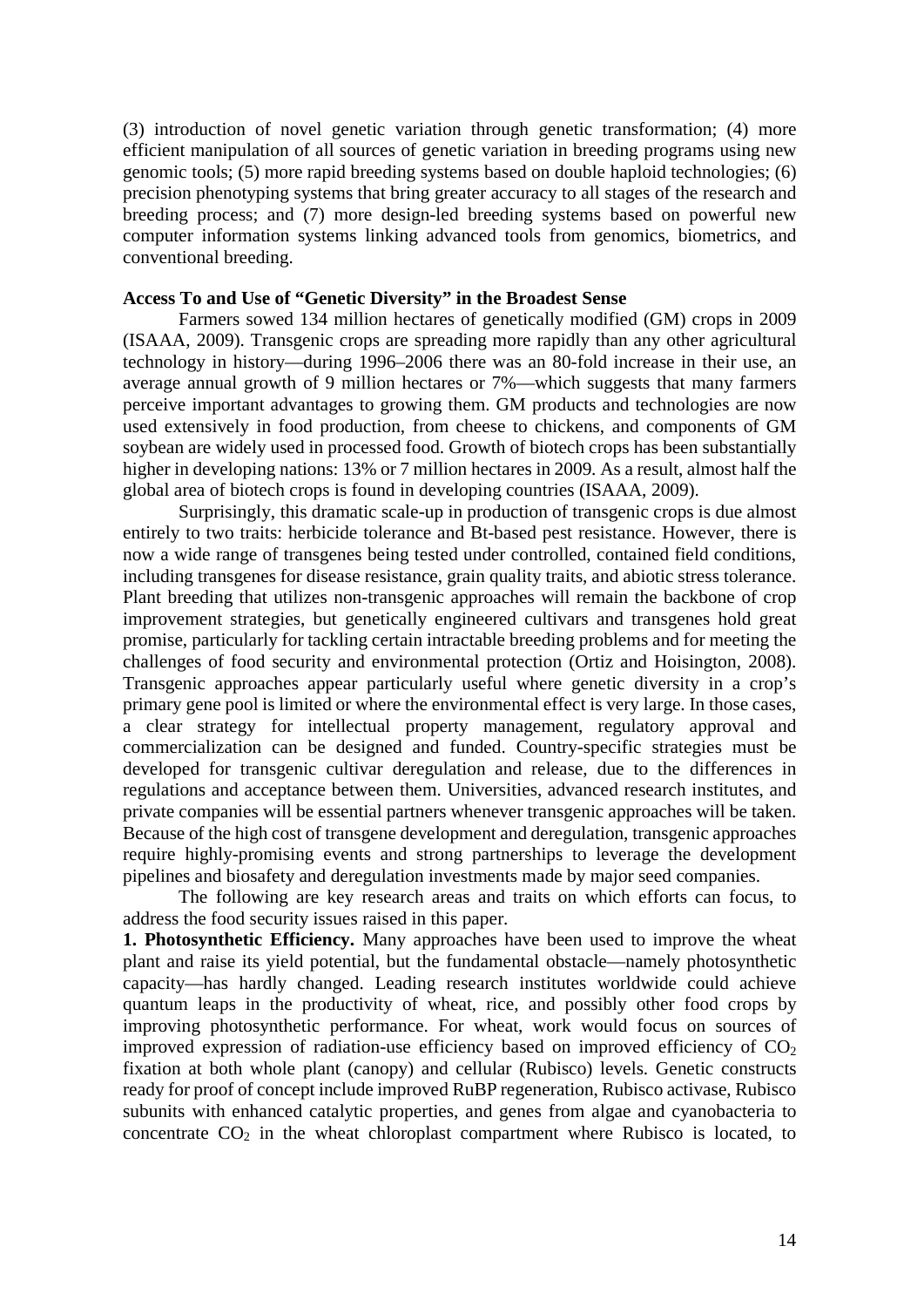eliminate photo-respiration. Basic studies are also under way to increase rice yield by incorporating genes from the  $C_4$  pathway (Surridge, 2002).

**2. Nutrient/Water Use Efficiency.** Diverse strategies are being followed to enhance the tolerance of crops to water-stress conditions, including the development of genetically-engineered cultivars. A large body of recent work has demonstrated that new opportunities exist to improve the adaptation of wheat to heat and drought stressed environments (Trethowan and Mujeeb-Kazi, 2008; Reynolds et al., 2009). Conventional breeding with a special focus on adaptation to marginal environments provides a necessary baseline in terms of genetic backgrounds into which new traits and their genes can be introduced. Research to identify and accumulate new and appropriate combinations of stress-adaptive traits must follow a systematic approach, since there is still much to learn about how potentially useful traits (and their genes) interact—with each other, with different genetic backgrounds, and across the vast range of environments (including warmer and drier environments predicted by climate change) in which they must be deployed.

For drought tolerance in small-grain cereal crops, initial research has focused on molecular mechanisms of water stress response in the model plant species *Arabidopsis thaliana* (Bennett, 2003), and particularly Dehydration-Responsive Element Binding genes (DREB). Other trait areas to explore—particularly for wheat—would include seed and embryo size, coleoptiles length for deep sowing, canopy growth for ground cover, strategic storage / allocation of assimilates, and deep and vigorous roots.

For maize, there have been tremendous advances in conventional breeding for drought tolerance, particularly in tropical maize (Bänziger and Araus, 2007), and for nitrogen use efficiency (CIMMYT, internal communication). Given the complex nature of the drought tolerance response, gene constructs with potential to complement conventionally-bred tolerance need to be tested for effectiveness in diverse germplasm backgrounds and stress environments.

**3. Biotic Stress Resistance.** Breeding for resistance to diseases and pests offers the most environmentally sustainable control approach, allowing farmers to reduce pesticide inputs, increase profit margins, and keep wheat prices affordable for urban and rural consumers. Resistance to lepidopteran crop borers based on *Cry* genes from *Bacillus thuringiensis* is a widely known example of transgenic pest control. Given the likelihood of pests and diseases overcoming host plant resistance based on single, major genes, however, a far better strategy for ensuring durable resistance is to pyramid multiple genes with differing and additive resistance effects, both from crops' primary gene pools and from other sources.

**4. Nutritional Quality.** Transgenic biofortification approaches for food crops holds promise. Researchable issues include the discovery, characterization, and use of genes for nutritionally valuable traits: protein, starch, and oil content/quality; grain levels of carotenoids, zinc, iron, phytic acid, anthocyanins, folate, and ascorbic acid. For forage crops, quality traits would include lignin and cellulose contents and digestibility. Again, effective public-private partnerships will be crucial for success.

#### **The Importance of Post-harvest Handling**

Safe storage of maize at the farm level directly impacts on poverty alleviation, food and income security, and prosperity for smallholder farmers. Without appropriate grain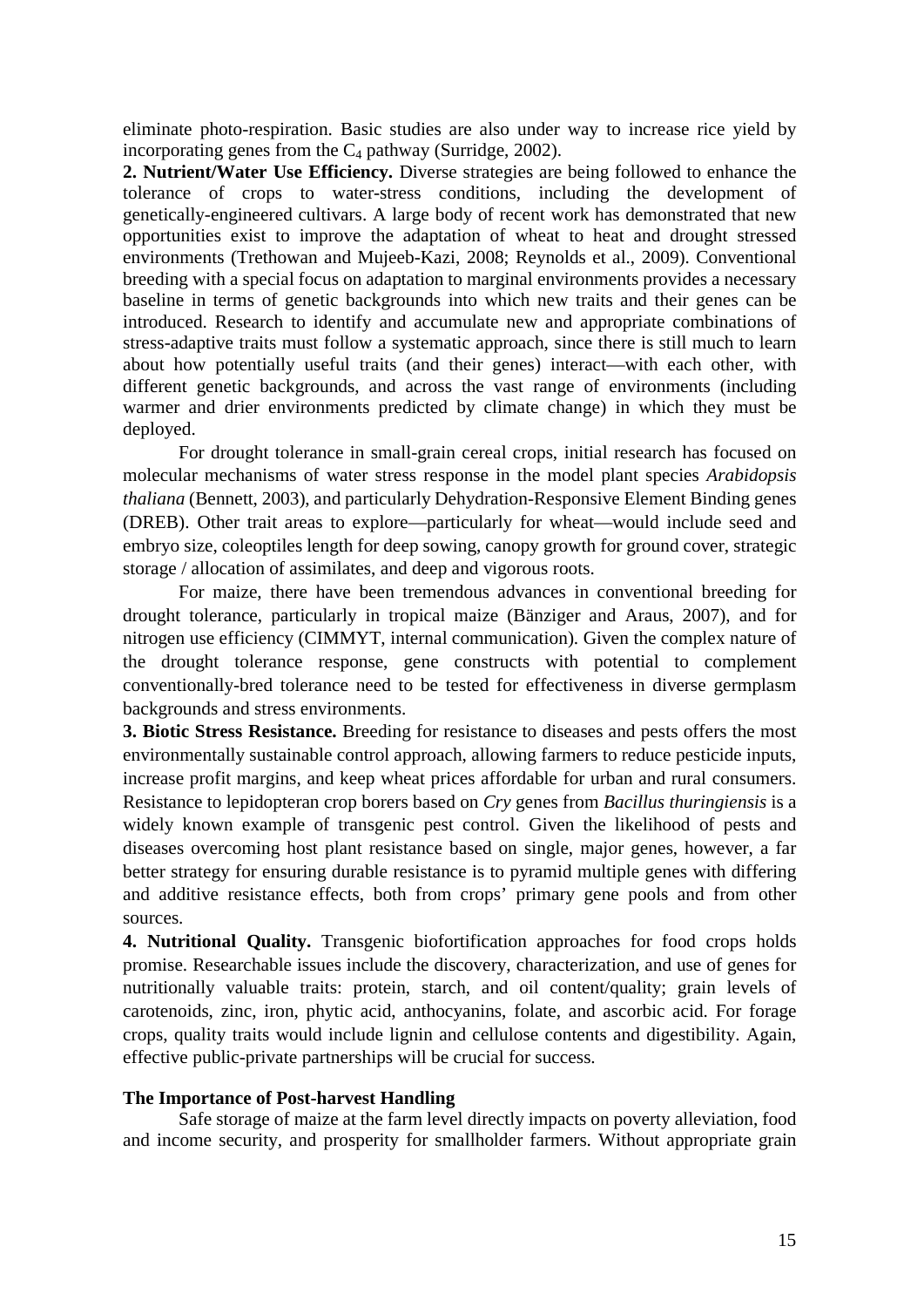storage technologies, farmers are forced to sell maize when prices are low to avoid post-harvest losses from storage pests and diseases. They cannot add value to maximize gains from their harvest, nor use their harvest as collateral to access credit. Ultimately their food security is undermined.

Food security and safe storage at the farmer level go hand-in-hand. As well as providing food security for times of scarcity, effective grain storage is an inflation-proof savings bank; grain can be cashed as needed or used directly as a medium of exchange (i.e. in payment for work such as field clearing and weeding). Stored grain is also needed for farm-level enterprises such as poultry production, beer brewing, and cooking foods for sale. Appropriate low-cost storage technologies and high-yielding maize cultivars resistant to storage pests and diseases must be made readily available to farmers, so they can safely store and maintain quality of their produce.

Researchers have developed food crop cultivars with improved storage characteristics, including resistance to storage pests and fungi that produce deadly mycotoxins. More adequate and sustained funding for this work is required, as well as improved linkages among breeders, health sector experts, and policymakers. Finally, because mycotoxins cannot be seen, farmers are often unaware of their presence or the hazards of marketing or eating contaminated food. Addressing this requires cheap and robust field assay tools, as well as public awareness campaigns.

Low-cost, safe storage structures for small- and intermediate-scale farmers are being promoted by many organizations, including CIMMYT; their use needs to be scaled up through funded programs and specific policy support.

# **GLOBAL INITIATIVES AND PARTNERSHIPS: CONCERTED VISION AND POLITICAL WILL**

In collaboration with other international centers involved in maize and wheat research, most prominently IITA and ICARDA, CIMMYT has recently developed a new strategy called the MAIZE and WHEAT CGIAR Research Programs (www.cimmyt.org /en/what-we-do/maize-and-wheat-cgiar-programs)—describing how the world's maize and wheat research and development community needs to work together to help secure food security, provide maize and wheat at prices affordable to the poor, and do so in the face of rising demands and climate change, while protecting the environment. The Programs offer a clear vision and concerted strategy, and describe expanded and reformulated interactions with research and development partners worldwide to implement a results-oriented maize and wheat research agenda. The International Rice Research Institute (IRRI) has recently launched the Global Rice Science Partnership (GRiSP; irri.org/our-science/global-ricescience-partnership-grisp), which outlines a global strategy and work plan for that important food crop.

These and other major new programs of the CGIAR (www.cgiar.org) are designed to address the concerns of farmers like Felista Mateo in Tanzania, as she and the world face daunting challenges to provide food security for everyone without consuming or destroying available resources. But they require the participation and support of many actors, including serious investment in agriculture and rural development on the part of developing countries themselves.

#### **Literature Cited**

Bänziger, M and Araus, J. 2007. Recent advances in breeding maize for drought and salinity stress tolerance. p. 587–601. In: Jenks, M.A., Hasegawa, P.M. and Jain, S.M.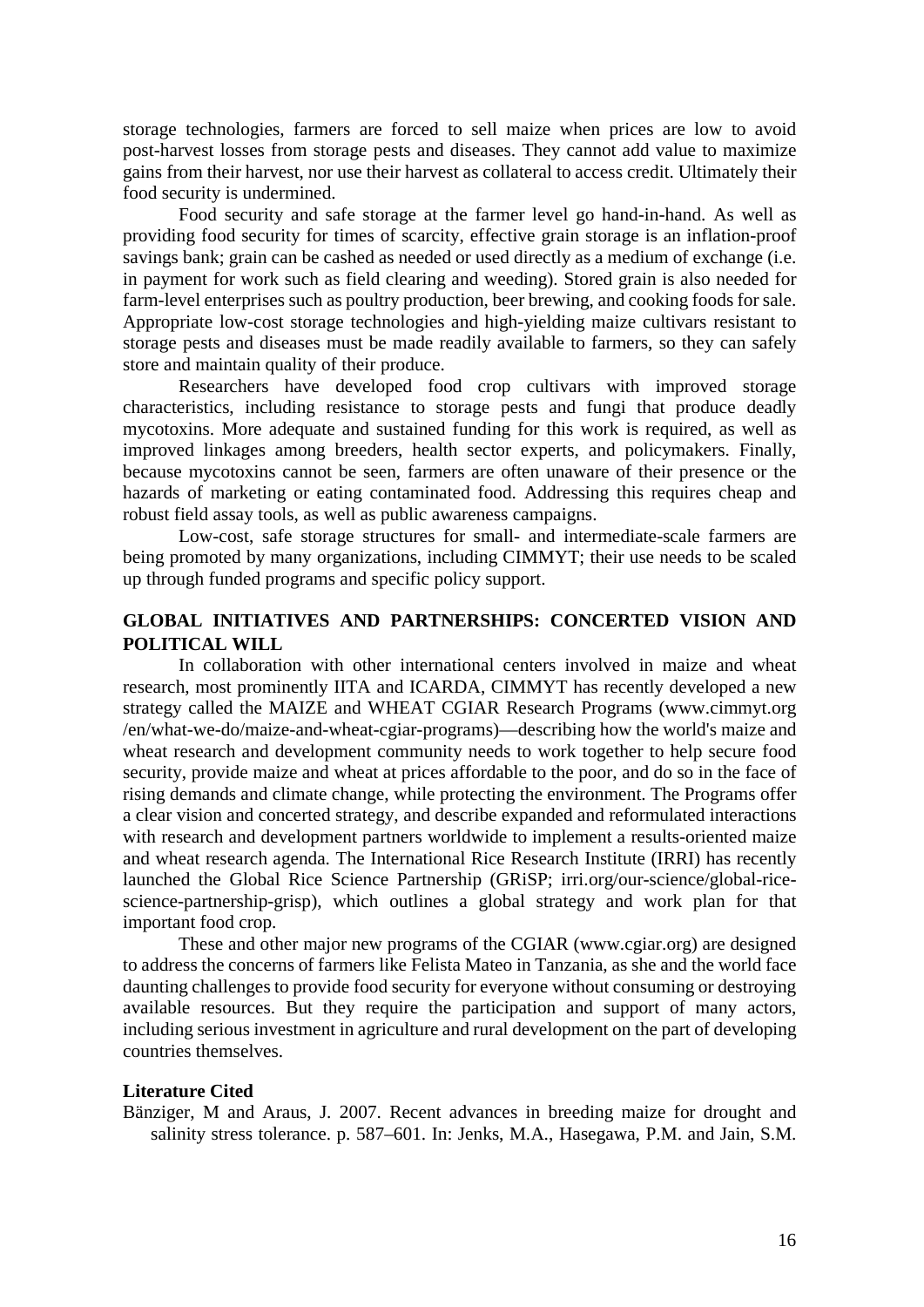(eds.), Advances in Molecular Breeding Toward Drought and Salt Tolerant Crops Springer, The Netherlands.

- Barrett, C.B., Lynam, J., Place, F., Reardon, T. and Aboud, A.A. 2002. Towards improved natural resource management in African agriculture. p. 287–296. In: Barrett, C., Place, F. and Aboud, A. (eds.), Natural Resource Management in African Agriculture: Undersigning and Improving Current Practices. CAB Publ. Wallingford, UK.
- Bassett, T.J. and Winter-Nelson A. 2010. The Atlas of World Hunger. University of Chicago Press, Chicago.
- Bennett, J. 2003. Opportunities for increasing water productivity of CGIAR crops through plant breeding and molecular biology. p. 103–126. In: Kijne, J.W., Barker, R. and Molden, D. (eds.), Water Productivity in Agriculture: Limits and Opportunities for Improvement. CABI Publ. Wallingford, UK.
- Bruinsma, J. 2009. The resource outlook to 2050: By how much do land, water and crop yields need to increase by 2050? FAO Expert Meeting on How to Feed the World in 2050. 24–26 June 2009, FAO, Rome.
- CIMMYT. 1996. 1995/96 World Wheat Facts and Trends: Understanding Global Trends in the Use of Wheat Diversity and International Flows of Wheat Genetic Resources. CIMMYT. Mexico, D.F.
- Cordell, D., Drangert, J.-O. and White, S. 2009. The Story of phosphorus: Global food security and food for thought. Global Environmental Change 19:292–305.
- Dendooven, L., Patiño-Zúñiga, L., Verhulst, N., Luna-Guido, M., Marsch, R. and Govaerts, B. 2011? Global warming potential of agricultural systems with contrasting tillage and residue management in the central highlands of Mexico. (In press)
- Dixon, J., Braun, H.-J., Kosina, P. and Crouch, J. (eds.). 2009. Wheat Facts and Futures 2009. CIMMYT, Mexico, D.F.
- FAO. 2009. How to Feed the World in 2050. FAO High-Level Expert Forum, Rome, 12–13 Oct. 2009.
- FAOSTAT 2010. Statistical databases and data-sets of the Food and Agriculture Organization of the United Nations. faostat.fao.org/default.aspx (accessed April 2010).
- Govaerts, B., Sayre, K.D., Goudeseune, B., De Corte, P., Lichter, K., Dendooven, L. and Deckers, J. 2009. Conservation agriculture as a sustainable option for the central Mexican highlands. Soil Tillage Res. 103(2):222–230.
- Heffer, P. 2009. Assessment of fertilizer use by crop at the global level 2006/07–2007/08. International Fertilizer Association, IFA. Paris, France. www.fertilizer.org/ifa/ Home-Page/STATISTICS
- Hulme, M., Doherty, R.M., Ngara, T., New, M.G. and Lister, D. 2001. African climate change: 1900–2100. Climate Res. 17:145–168.
- Hyman, G., Fujisaka, S., Jones, S., Wood, P., de Vicente, S. Carmen, M. and Dixon, J. 2008. Strategic approaches to targeting technology generation: Assessing the coincidence of poverty and drought-prone crop production. Agr. Systems 98:50–61.
- Index mundi. 2010. Monthly commodity prices. www.indexmundi.com (accessed 04 May 2010).
- IPCC. 2001. IPCC Third Assessment Report: Climate Change 2001. www.ipcc.ch/
- IPCC. 2007. IPCC Fourth Assessment Report: Climate Change 2007. www.ipcc.ch/
- ISAAA. 2009. Global status of commercialized biotech/GM crops: 2009. The first fourteen years, 1996 to 2009. The Intl. Service for the Acquisition of Agri-biotech Applications [\(www.isaaa.org\)](http://www.isaaa.org/).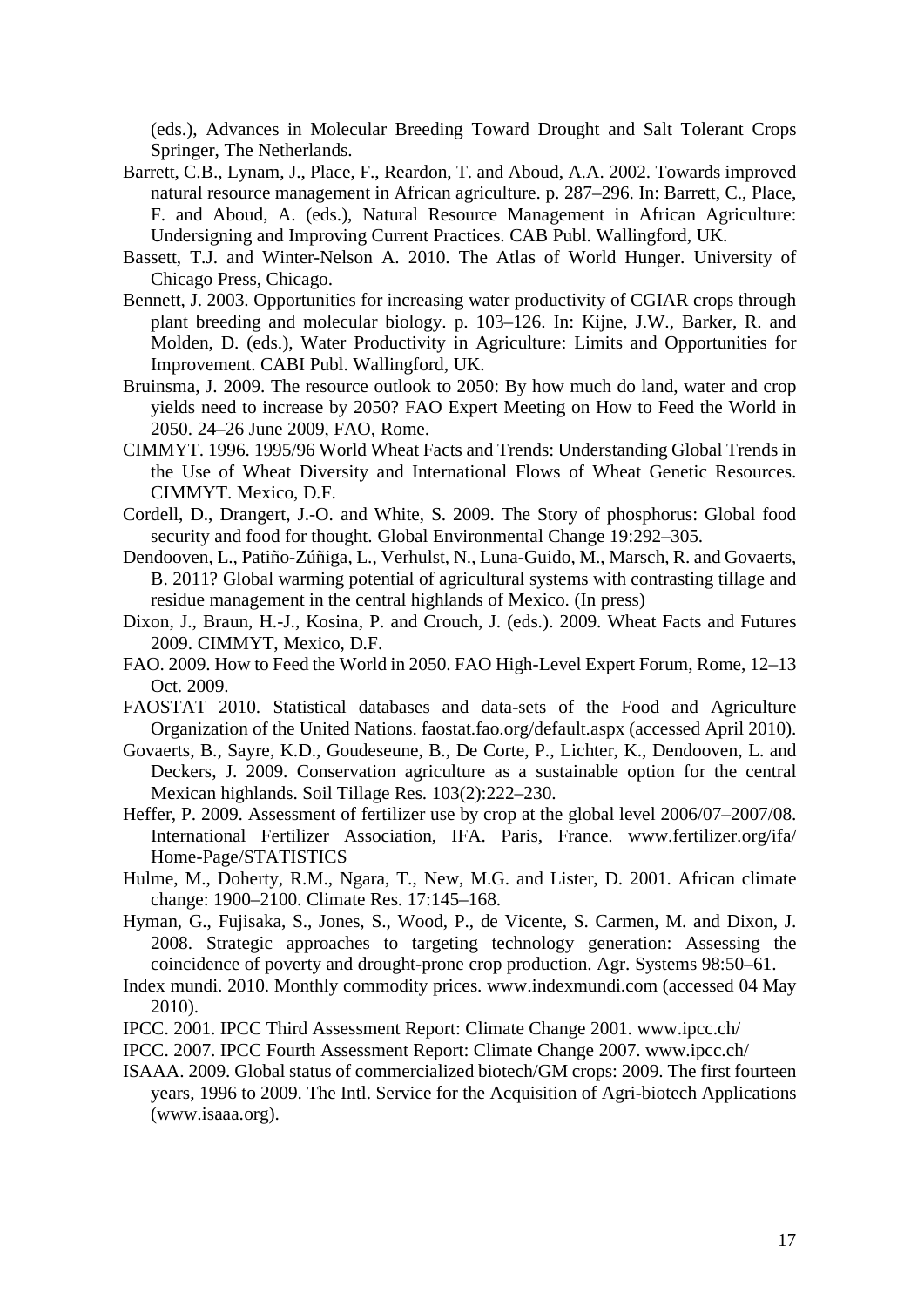- Kelly, V. 2006. Farmers' demand for fertilizer in sub-Saharan Africa. Discussion Paper 23. Agriculture and Rural Development. The World Bank, Washington, D.C.
- Kimball, B.A., Kobayashi, K. and Bindi, M. 2002. Responses of agricultural crops to free-air  $CO<sub>2</sub>$  enrichment. Adv. Agron. 77:293–368.
- Lawlor, D.W. and Mitchell, R.A.C. 2000. Wheat. p. 57–80. In: Reddy, K.R. and Hodges, H.F. (eds.), Climate Change and Global Crop Productivity. CAB Intl., Wallingford, UK.
- Laxmi, V., Erenstein, O. and Gupta, R.K. 2007. Impact of zero tillage in India's rice-wheat systems. CIMMYT, Mexico, D.F.
- Oerke, E.C. 2006. Crop losses to pests. J. Agr. Sci. 144:31–43.
- Olderman, L.R., Hakkeling, R.T.A. and Sombroek, W.G. 1990. World map of the status of human-induced soil degradation: an explanatory note. Wageningen: Intl. Soil Reference and Information Centre; Nairobi: United Nations Environment Programme.
- Ortiz, R. and Hoisington, D. 2008. Research and field monitoring on transgenic crops by the Centro Internacional de Mejoramiento de Maíz y Trigo (CIMMYT). Euphytica 164:893–902.
- Parry, M.L., Rosenzweig, C.A., Iglesias, M., Livermore, M. and Fischer, G. 2004. Effects of climate change on global food production under SRES emissions and socio-economic scenarios. Global Environ Change 14:53–67.
- Population Reference Bureau. 2010. prb.org/pdf09/09wpds\_eng.pdf (accessed 05 May 2010).
- Raun, W.R. and Johnson, G.V. 1999. Improving nitrogen use efficiency for cereal production. Agron. J. 91:357–363.
- Raun, W.R., Solie, J.B., Johnson, G.V., Stone, M.L., Mullen, R.W., Freeman, K.W., Thomason, W.E. and Lukina, E.V. 2002. Improving nitrogen use efficiency in cereal grain production with optical sensing and variable rate application. Agron. J. 94:815–820.
- Reynolds, C.R.P., Foulkes, J.M., Slafer, G.A., Berry, P., Parry, M.A.J., Snape, J. and Angus, W.J. 2009. Raising yield potential in wheat. J. Expt. Bot. 60:1899–1918.
- Reynolds, M.P. and Borlaug, N.E. 2006. Impacts of breeding on international collaborative wheat improvement. J. Agr. Sci. 144:3–17.
- Rosegrant, M.W., Msangi, S., Ringler, C., Sulser, T.B., Zhu, T. and Cline, S.A. 2008. International Model for Policy Analysis of Agricultural Commodities and Trade (IMPACT): Model Description. International Food Policy Research Institute: Washington, D.C. www.ifpri.org/themes/impact/impactwater.pdf (accessed March 10, 2010).
- Scientific American. 2009. Phosphorus: A looming crisis. June.
- Shiferaw, B., Okello, J. and Reddy, V.R. 2008. Adoption and adaptation of natural resource management innovations in smallholder agriculture: reflections on key lessons and best practices. Environment, Development, Sustainability 11:601–619.
- Solomon, S., Qin, D. Manning, M. Chen, Z., Marquis, M., Averyt, K.B., Tignor, M. and Miller, H.L. (eds) 2007. Contribution of Working Group I to the Fourth Assessment Report of the Intergovernmental Panel on Climate Change. Cambridge: Univ. Press, Cambridge.
- Surridge, C. 2002. Agricultural biotech: The rice squad. Nature 416: 576–578.
- Trethowan, R. and Mujeeb-Kazi, A. 2008. Novel germplasm resources for improving environmental stress tolerance of hexaploid wheat. Crop Sci. 48:1255–1265.